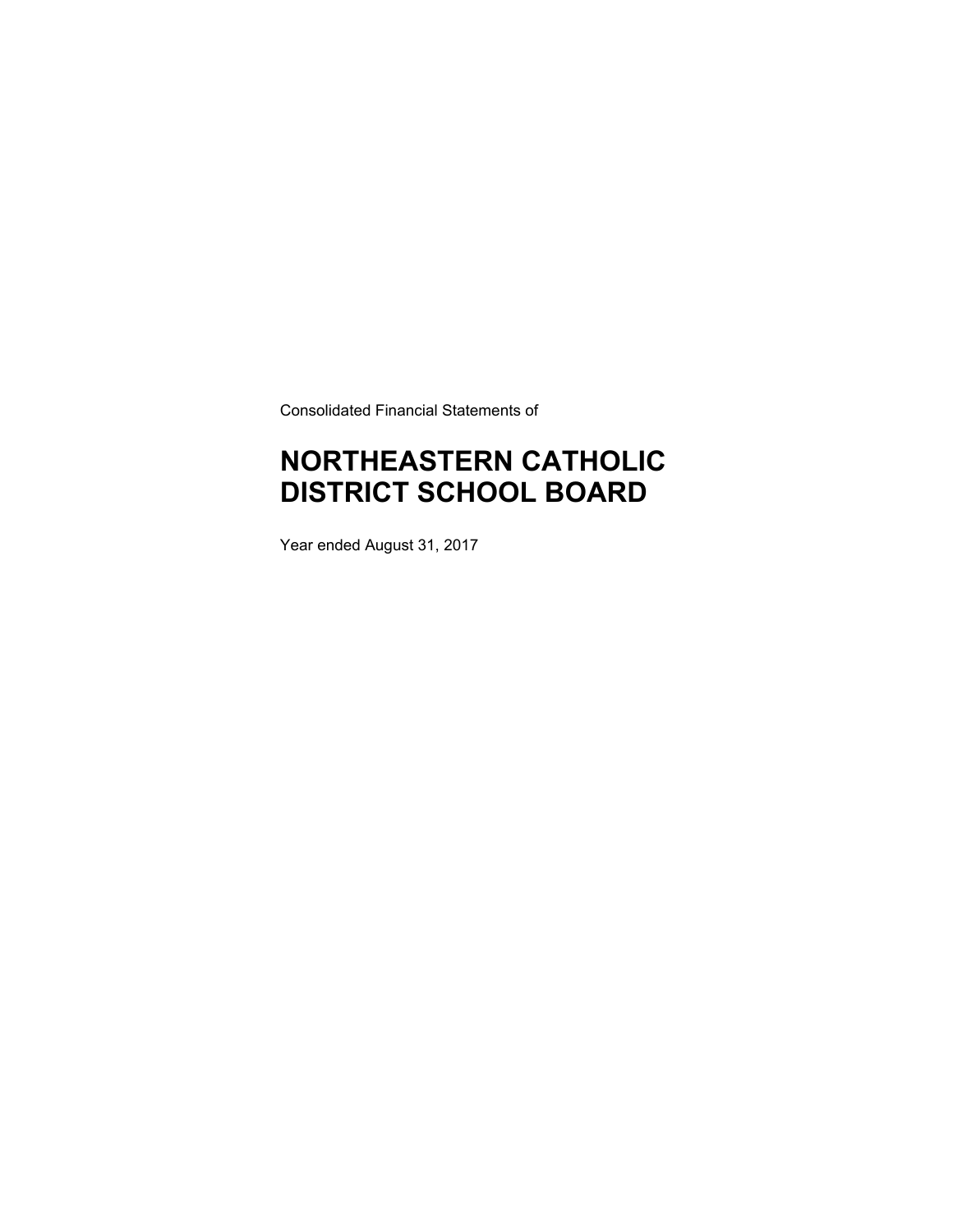## **MANAGEMENT REPORT**

Management's Responsibility for the Consolidated Financial Statements

The accompanying consolidated financial statements of the Northeastern Catholic District School Board are the responsibility of Board management and have been prepared in compliance with the Financial Administration Act, supplemented by Ontario Ministry of Education memorandum 2004:B2 and Ontario Regulation 395/11 of the Financial Administration Act as described in note 1 to the consolidated financial statements

The preparation of consolidated financial statements necessarily involves the use of estimates based on management's judgement, particularly when transactions affecting the current accounting period cannot be finalized with certainty until future periods.

Board management maintains a system of internal controls designed to provide reasonable assurance that assets are safeguarded, transactions are properly authorized and recorded in compliance with legislative and regulatory requirements, and reliable financial information is available on a timely basis for preparation of the consolidated financial statements. These systems are monitored and evaluated by management.

The Audit Committee of the Board meets with the external auditors to review the consolidated financial statements and discuss any significant financial reporting or internal control matters prior to the Board's approval of the consolidated financial statements.

The consolidated financial statements have been audited by KPMG LLP, independent external auditors appointed by the Board. The accompanying Independent Auditors' Report outlines their responsibilities, the scope of their examination and their opinion on the Board's consolidated financial statements.

Director of Education

Manager of Finan

December 8, 2017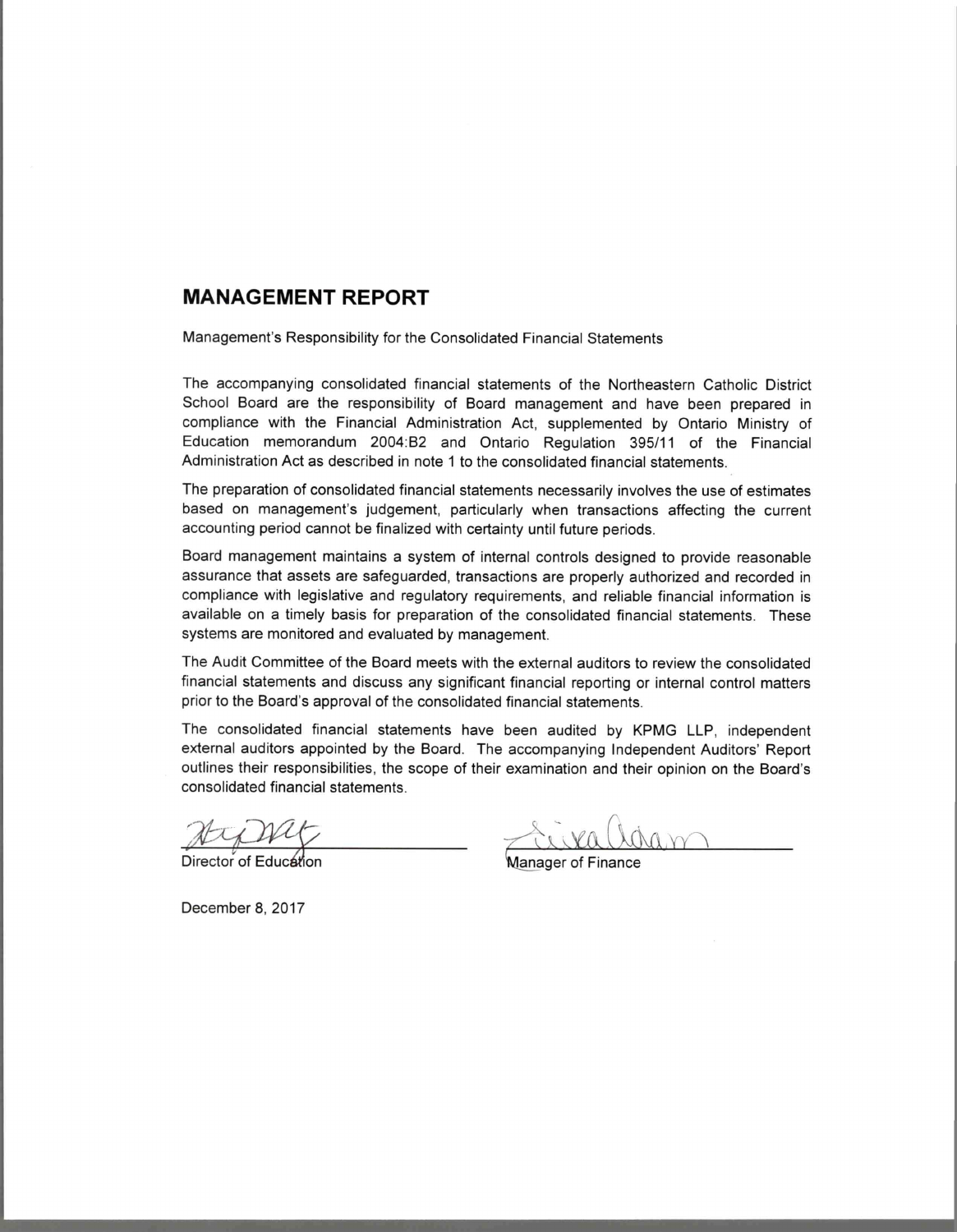

 KPMG LLP Claridge Executive Centre 144 Pine Street Sudbury Ontario P3C 1X3 Canada Telephone (705) 675-8500 Fax (705) 675-7586

## **INDEPENDENT AUDITORS' REPORT**

To the Board of Trustees of the Northeastern Catholic District School Board

We have audited the accompanying consolidated financial statements Northeastern Catholic District School Board, which comprise the consolidated statement of financial position as at August 31, 2017, the consolidated statements of operations and accumulated surplus, change in net debt and cash flows for the year then ended, and notes, comprising a summary of significant accounting policies and other explanatory information.

## *Management's Responsibility for the Consolidated Financial Statements*

Management is responsible for the preparation and fair presentation of these consolidated financial statements in accordance with the basis of accounting described in note 1 to the consolidated financial statements, and for such internal control as management determines is necessary to enable the preparation of consolidated financial statements that are free from material misstatement, whether due to fraud or error.

### *Auditors' Responsibility*

Our responsibility is to express an opinion on these consolidated financial statements based on our audit. We conducted our audit in accordance with Canadian generally accepted auditing standards. Those standards require that we comply with ethical requirements and plan and perform the audit to obtain reasonable assurance about whether the consolidated financial statements are free from material misstatement.

An audit involves performing procedures to obtain audit evidence about the amounts and disclosures in the consolidated financial statements. The procedures selected depend on our judgment, including the assessment of the risks of material misstatement of the consolidated financial statements, whether due to fraud or error. In making those risk assessments, we consider internal control relevant to the entity's preparation and fair presentation of the consolidated financial statements in order to design audit procedures that are appropriate in the circumstances, but not for the purpose of expressing an opinion on the effectiveness of the entity's internal control. An audit also includes evaluating the appropriateness of accounting policies used and the reasonableness of accounting estimates made by management, as well as evaluating the overall presentation of the consolidated financial statements.

We believe that the audit evidence we have obtained is sufficient and appropriate to provide a basis for our qualified audit opinion.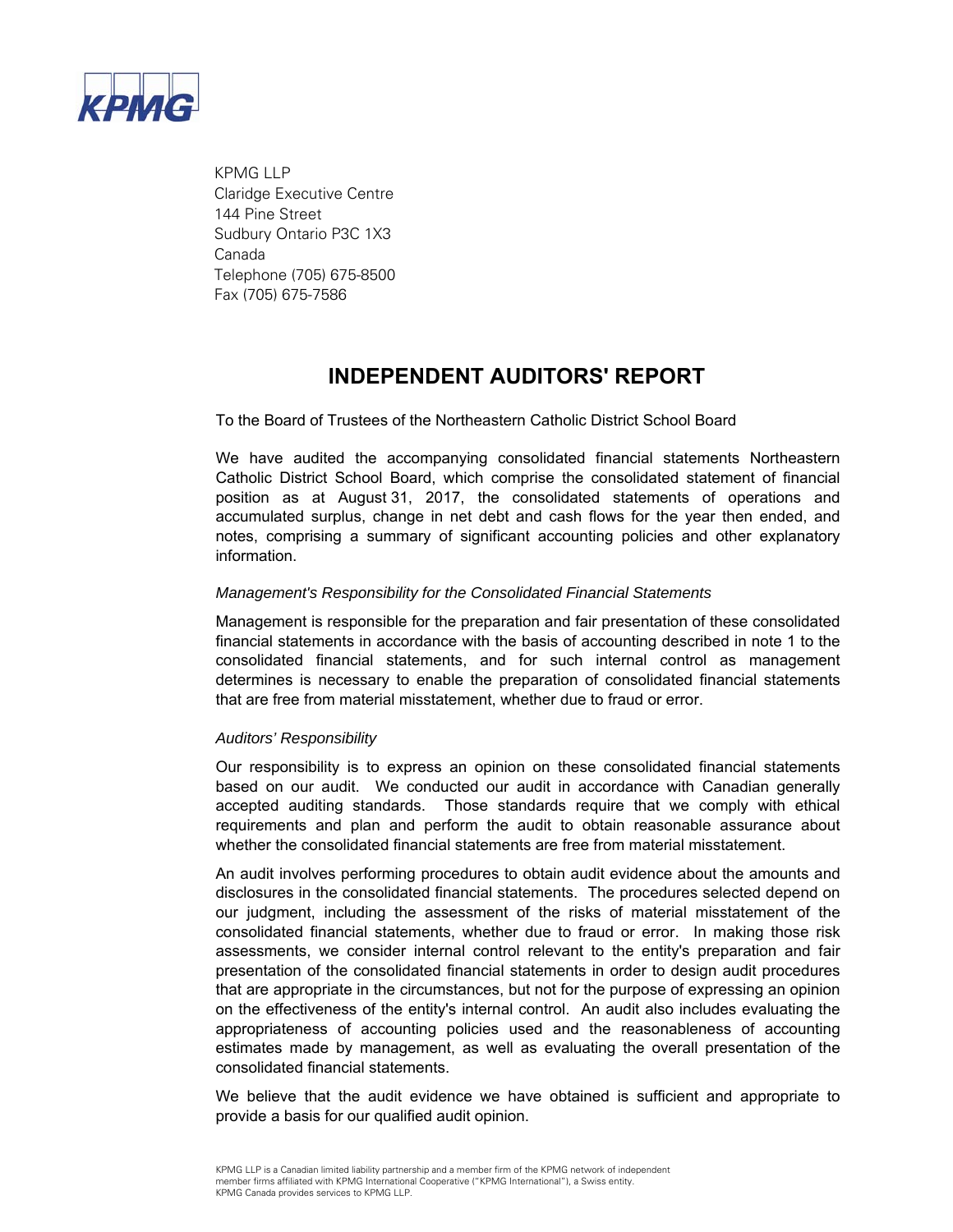

### *Basis for Qualification*

In common with many school boards, individual schools derive revenue from school fundraising activities held throughout the year. Adequate documentation and controls were not in place throughout the year to allow us to obtain satisfactory audit verification as to the completeness of these revenues. Accordingly, our verification of these revenues was limited to the amounts recorded in the records of the individual schools and we were not able to determine whether adjustments might be necessary to school fundraising revenue, net revenue, financial assets and net financial position.

#### *Opinion*

In our opinion, except for the effect of adjustments, if any, which we might have determined to be necessary had we been able to satisfy ourselves concerning the completeness of school fundraising revenue referred to in the preceding paragraph, the consolidated financial statements of the Northeastern Catholic District School Board as at and for the year ended August 31, 2017, are prepared, in all material respects, in accordance with the basis of accounting described in note 1 to the consolidated financial statements.

#### *Emphasis of Matter*

Without modifying our opinion, we draw attention to note 1(a) to the consolidated financial statements which describes the basis of accounting used in the preparation of these consolidated financial statements and the significant differences between such basis of accounting and Canadian public sector accounting standards.

 $KPMG$  14P

Chartered Professional Accountants, Licensed Public Accountants

December 8, 2017 Sudbury, Canada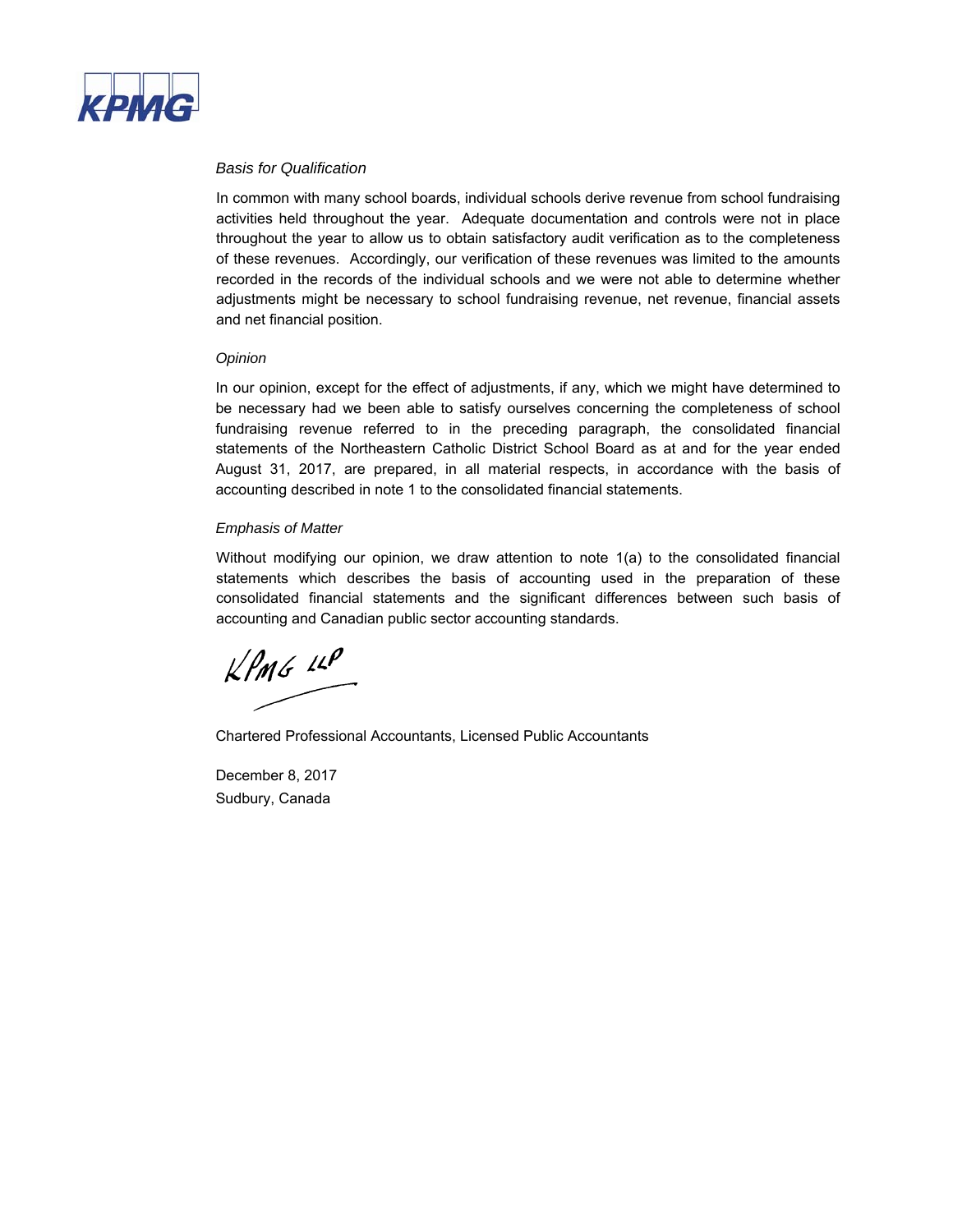**Consolidated Statement of Financial Position** 

As at August 31, 2017, with comparative information for 2016

|                                                                                                                           | 2017                                      | 2016                                |
|---------------------------------------------------------------------------------------------------------------------------|-------------------------------------------|-------------------------------------|
|                                                                                                                           |                                           |                                     |
| Financial assets:                                                                                                         |                                           |                                     |
| Cash and cash equivalents<br>Accounts receivable (note 3)<br>Accounts receivable - Government of Ontario Capital (note 4) | \$<br>8,601,738<br>1,690,110<br>4,725,853 | 8,770,667<br>2,179,903<br>2,829,094 |
| Assets held for sale (note 5)                                                                                             | 648,456                                   | 354,896                             |
| Total financial assets                                                                                                    | 15,666,157                                | 14,134,560                          |
| Financial liabilities:                                                                                                    |                                           |                                     |
| Accounts payable and accrued liabilities (note 6)                                                                         | 2,969,636                                 | 2,446,289                           |
| Deferred revenue (note 8)                                                                                                 | 4,985,310                                 | 3,304,013                           |
| Accrued interest on net long-term liabilities                                                                             | 74,352                                    | 93,835                              |
| Retirement and other employee future benefits payable (note 10)                                                           | 1,216,206                                 | 1,196,245                           |
| Net long-term liabilities (note 11)                                                                                       | 3,995,097                                 | 5,009,396                           |
| Deferred capital contributions (note 9)                                                                                   | 28,193,942                                | 26,305,714                          |
| <b>Total financial liabilities</b>                                                                                        | 41,434,543                                | 38, 355, 492                        |
| Net debt                                                                                                                  | (25, 768, 386)                            | (24, 220, 932)                      |
| Non-financial assets:                                                                                                     |                                           |                                     |
| Prepaid expenses                                                                                                          | 192,956                                   | 346,905                             |
| Tangible capital assets (note 13)                                                                                         | 30,912,185                                | 29,210,202                          |
| Total non-financial assets                                                                                                | 31,105,141                                | 29,557,107                          |
| Commitments (note 16)                                                                                                     |                                           |                                     |
| Contingent liabilities (note 17)                                                                                          |                                           |                                     |
| Accumulated surplus (note 14)                                                                                             | \$<br>5,336,755                           | 5,336,175                           |

See accompanying notes to the consolidated financial statements.

Approved on behalf of the Board:

Board of Trustee Ptiplicy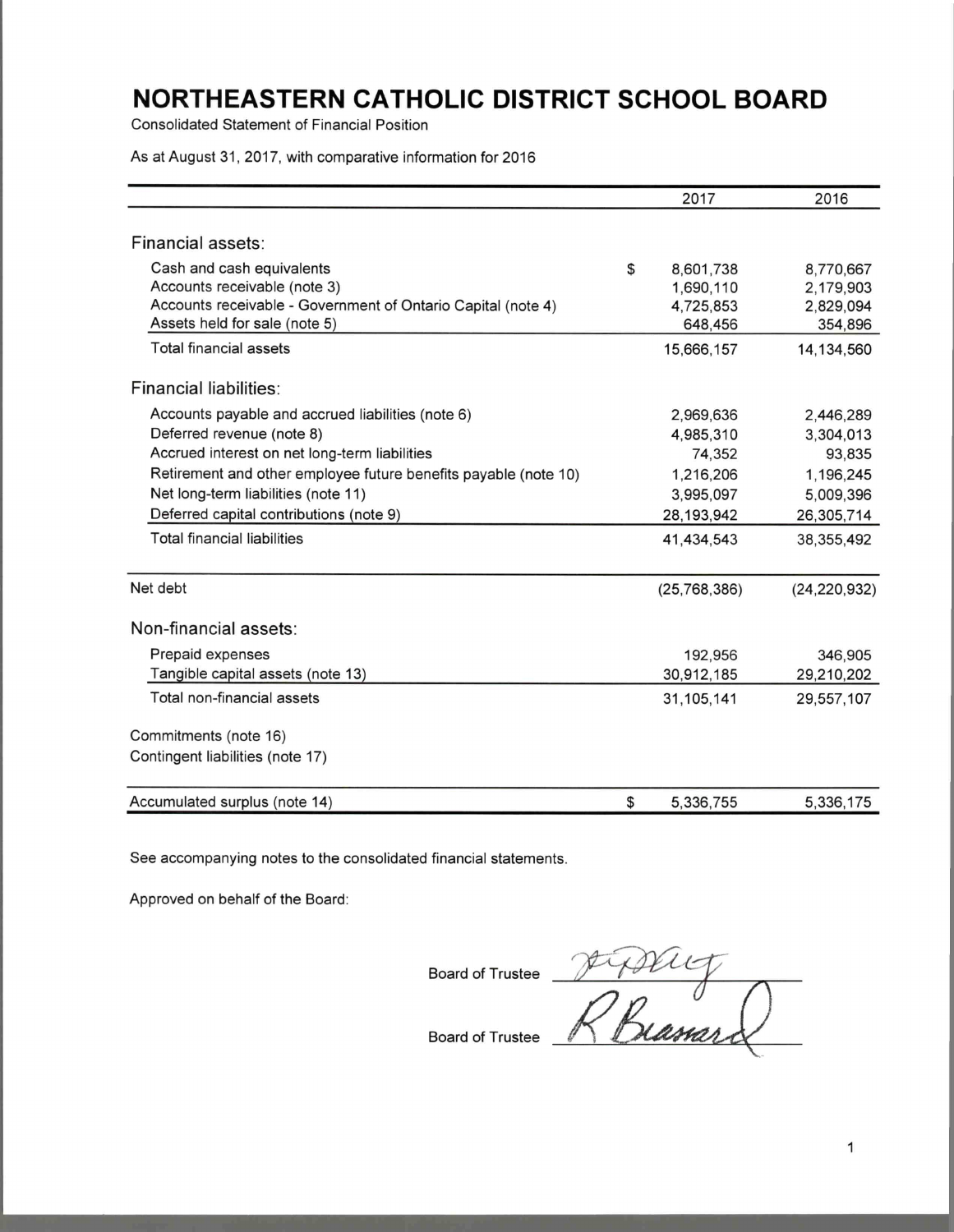Consolidated Statement of Operations and Accumulated Surplus

Year ended August 31, 2017, with comparative information for 2016

|                                                  | 2017            | 2017         | 2016       |
|--------------------------------------------------|-----------------|--------------|------------|
|                                                  | <b>Budget</b>   | Actual       | Actual     |
|                                                  |                 |              |            |
|                                                  |                 |              |            |
| Revenue:                                         |                 |              |            |
| Municipal grants                                 | \$<br>4,231,128 | 4,110,565    | 4,187,013  |
| Government of Ontario grants:                    |                 |              |            |
| - Grants for Student Needs                       | 30,318,502      | 31, 153, 192 | 30,990,714 |
| - Other                                          | 1,376,893       | 1,158,170    | 1,531,154  |
| - Amortization of deferred capital contributions | 1,494,318       | 1,440,973    | 1,469,743  |
| Federal grants and fees                          | 130,479         | 277,868      | 351,673    |
| Other revenue - school boards                    | 15,000          | 32,474       | 40,422     |
| Other fees and revenue                           | 282,659         | 1,094,546    | 457,087    |
| Investment income                                | 70,000          | 80,121       | 78,102     |
| School generated funds                           | 1,010,000       | 975,019      | 1,010,780  |
| <b>Total revenue</b>                             | 38,928,979      | 40,322,928   | 40,116,688 |
|                                                  |                 |              |            |
| Expenses (note 12):                              |                 |              |            |
| Instruction                                      | 27,826,455      | 27,730,097   | 28,443,827 |
| Administration                                   | 1,960,461       | 2,449,587    | 2,023,858  |
| Transportation                                   | 3,018,528       | 3,005,353    | 2,874,505  |
| Pupil accommodation                              | 5,313,702       | 5,928,613    | 5,513,495  |
| Other                                            |                 | 130,441      | 133,192    |
| School funded activities                         | 1,010,000       | 1,078,257    | 1,044,849  |
| <b>Total expenses</b>                            | 39,129,146      | 40,322,348   | 40,033,726 |
|                                                  |                 |              |            |
| Annual surplus (deficit)                         | (200, 167)      | 580          | 82,962     |
| Accumulated surplus, beginning of year           | 5,336,175       | 5,336,175    | 5,253,213  |
| Accumulated surplus, end of year                 | \$<br>5,136,008 | 5,336,755    | 5,336,175  |

See accompanying notes to the consolidated financial statements.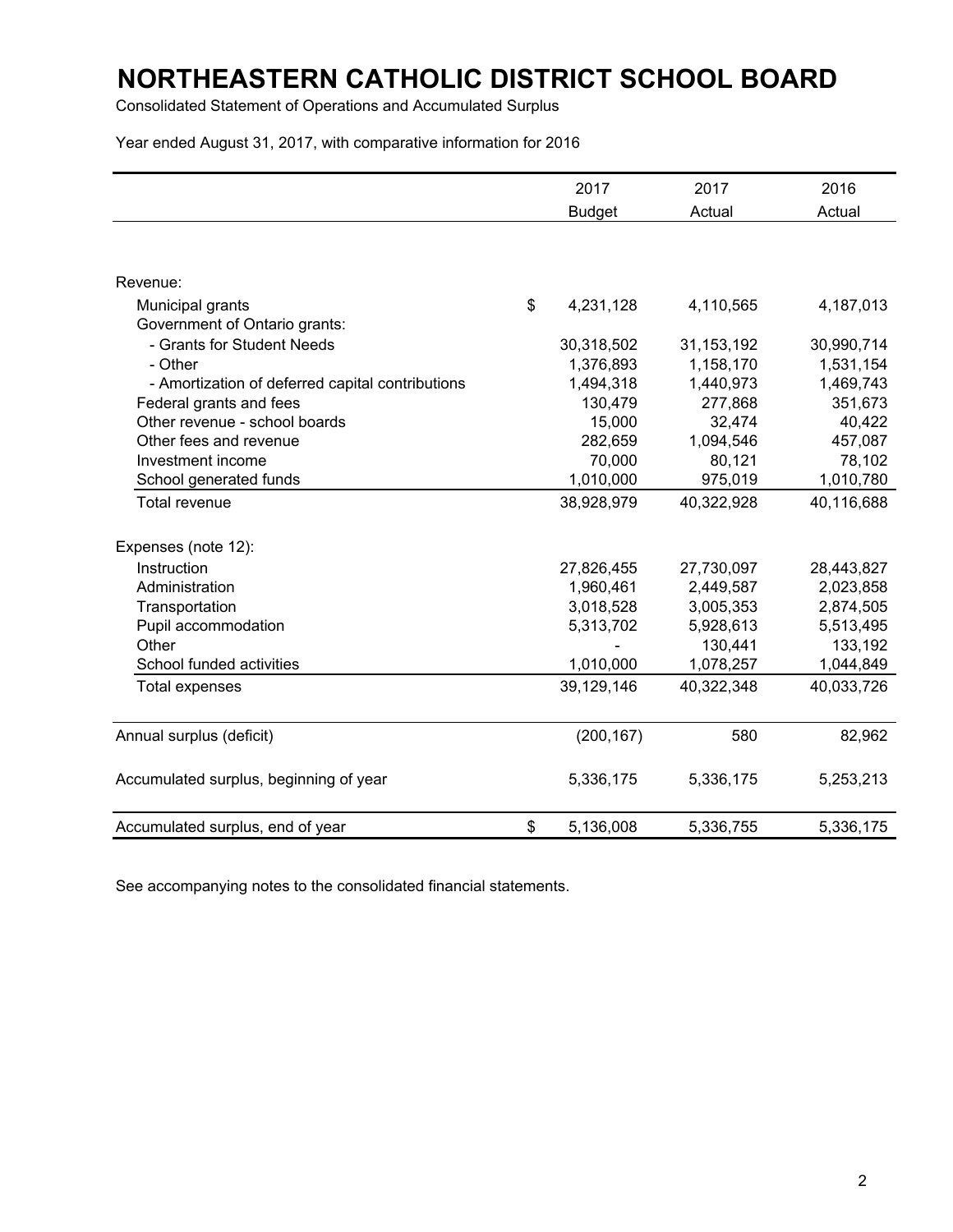Consolidated Statement of Change in Net Debt

Year ended August 31, 2017, with comparative information for 2016

|                                         | 2017                 | 2017           | 2016           |
|-----------------------------------------|----------------------|----------------|----------------|
|                                         | <b>Budget</b>        | Actual         | Actual         |
|                                         |                      |                |                |
| Annual surplus (deficit)                | \$<br>(200, 167)     | 580            | 82,962         |
| Tangible capital assets:                |                      |                |                |
| Acquisition of tangible capital assets  | (2,033,270)          | (4,272,207)    | (2,329,950)    |
| Amortization of tangible capital assets | 1,692,988            | 1,626,720      | 1,647,510      |
| Assets held for sale                    |                      | 293,560        | 354,896        |
| Write-down of tangible capital assets   |                      | 478,006        |                |
| Loss on sale of tangible capital assets |                      | 171,938        | 317,290        |
|                                         | (340, 282)           | (1,701,983)    | (10, 254)      |
| Prepaid expenses:                       |                      |                |                |
| Acquisition of prepaid expenses         | (346, 905)           | (192, 956)     | (346, 905)     |
| Use of prepaid expenses                 | 346,905              | 346,905        | 194,223        |
|                                         |                      | 153,949        | (152, 682)     |
| Decrease in net debt                    | (540, 449)           | (1,547,454)    | (79, 974)      |
| Net debt, beginning of year             | (24, 220, 932)       | (24, 220, 932) | (24, 140, 958) |
|                                         |                      |                |                |
| Net debt, end of year                   | \$<br>(24, 761, 381) | (25,768,386)   | (24,220,932)   |

See accompanying notes to consolidated financial statements.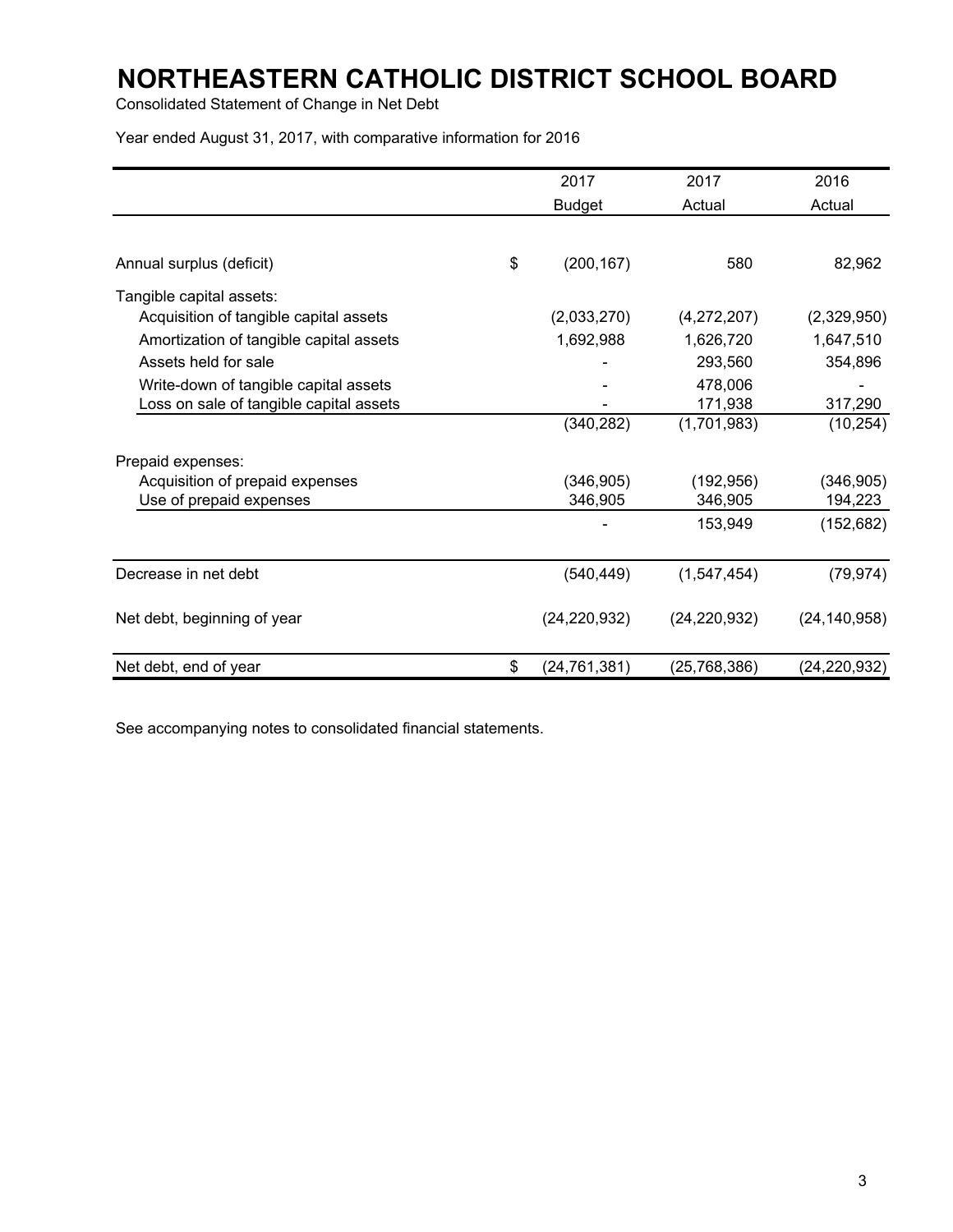Consolidated Statement of Cash Flows

Year ended August 31, 2017, with comparative information for 2016

|                                                            | 2017            | 2016        |
|------------------------------------------------------------|-----------------|-------------|
|                                                            |                 |             |
| Operating transactions:                                    |                 |             |
| Annual surplus                                             | \$<br>580       | 82,962      |
| Items not involving cash:                                  |                 |             |
| Amortization of tangible capital assets                    | 1,626,720       | 1,647,510   |
| Amortization of deferred capital contributions             | (1,440,973)     | (1,469,743) |
| Loss on sale of tangible capital assets                    | 171,938         | 317,290     |
|                                                            | 358,265         | 578,019     |
| Change in non-cash assets and liabilities:                 |                 |             |
| Decrease (increase) in accounts receivable                 | 489,793         | (332, 170)  |
| Increase in accounts payable and                           |                 |             |
| accrued liabilities                                        | 523,347         | 68,762      |
| Increase (decrease) in deferred revenue                    | 1,681,297       | (148, 910)  |
| Decrease in accrued interest on long-term debt             | (19, 483)       | (3,862)     |
| Increase (decrease) in employee future benefits            | 19,961          | (246, 815)  |
| Decrease (increase) in prepaid expenses                    | 153,949         | (152, 682)  |
| Cash provided by (used for) operating transactions         | 3,207,129       | (237, 658)  |
| Capital transactions:                                      |                 |             |
| Cash used to acquire tangible capital assets               | (4,272,207)     | (2,329,950) |
| Cash applied to capital transactions                       | (4,272,207)     | (2,329,950) |
| Financing transactions:                                    |                 |             |
| Long-term debt repaid                                      | (1,014,299)     | (203, 345)  |
| Capital contributions received                             | 4,272,207       | 2,329,950   |
| Increase in accounts receivable - Approved Capital Funding | (1,896,759)     | (1,094,116) |
| Transfer from deferred capital contributions               | (465,000)       | (352, 275)  |
| Cash provided by financing transactions                    | 896,149         | 680,214     |
| Decrease in cash and cash equivalents                      | (168, 929)      | (1,887,394) |
| Cash and cash equivalents, beginning of year               | 8,770,667       | 10,658,061  |
| Cash and cash equivalents, end of year                     | \$<br>8,601,738 | 8,770,667   |

See accompanying notes to consolidated financial statements.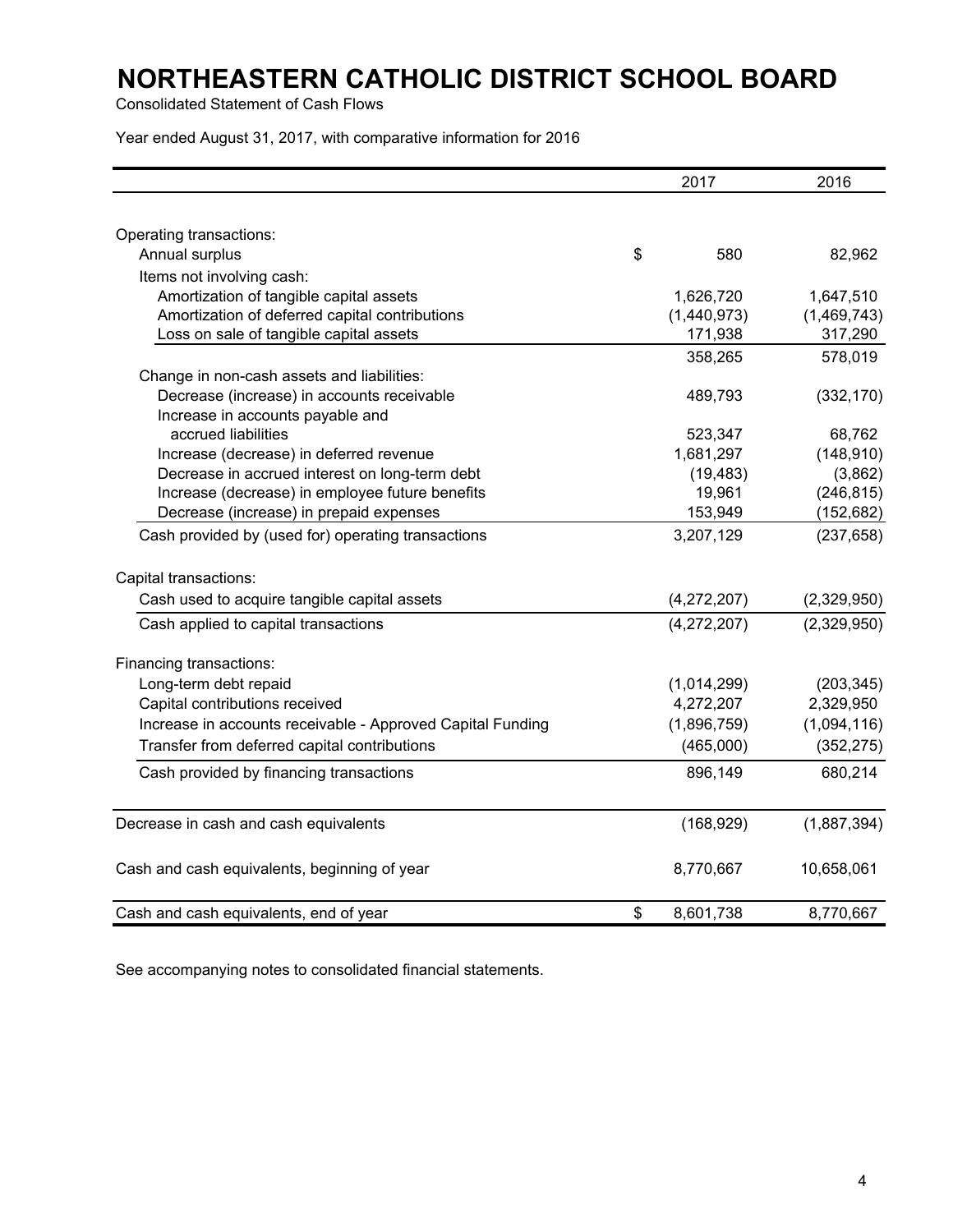Notes to Consolidated Financial Statements

Year ended August 31, 2017

The Northeastern Catholic District School Board is an English Catholic school board formed on January 1, 1998 from the English Language sections of four separate school boards. The School Board, which covers an area from Cobalt to Moosonee, Ontario, has one secondary and thirteen elementary schools under its jurisdiction.

## **1. Significant accounting policies:**

The consolidated financial statements of the Northeastern Catholic District School Board (the "Board") have been prepared by management in accordance with the basis of accounting described below. The consolidated financial statements contain the following significant accounting policies:

### (a) Basis of accounting:

The consolidated financial statements have been prepared in accordance with the Financial Administration Act supplemented by Ontario Ministry of Education memorandum 2004:B2 and Ontario Regulation 395/11 of the Financial Administration Act.

The Financial Administration Act requires that the consolidated financial statements be prepared in accordance with the accounting principles determined by the relevant ministry of the Government of Ontario. A directive was provided by the Ontario Ministry of Education within memorandum 2004:B2 requiring school boards to adopt Canadian public sector accounting standards commencing with their year ended August 31, 2004 and that changes may be required to the application of these standards as a result of regulation.

In 2011, the government passed Ontario Regulation 395/11 of the Financial Administration Act. The regulation requires that contributions received or receivable for the acquisition or development of depreciable tangible capital assets and contributions of depreciable tangible capital assets for use in providing services, be recorded as deferred capital contributions and be recognized as revenue in the statement of operations and accumulated surplus over the periods during which the asset is used to provide service at the same rate that amortization is recognized in respect of the related asset. The regulation further requires that if the net book value of the depreciable tangible capital asset is reduced for any reason other than amortization, a proportionate reduction of the deferred capital contribution along with a proportionate increase in the revenue be recognized. For Ontario school boards, these contributions include government transfers, externally restricted contributions and, historically, property tax revenue.

The accounting policy requirements under Ontario Regulation 395/11 are significantly different from the requirements of Canadian public sector accounting standards which require that:

- government transfers, which do not contain a stipulation that creates a liability, be recognized as revenue by the recipient when approved by the transferor and the eligibility criteria have been met in accordance with public sector accounting standard PS3410;
- externally restricted contributions be recognized as revenue in the period in which the resources are used for the purpose or purposes specified in accordance with public sector accounting standard PS3100; and
- property taxation revenue be reported as revenue when received or receivable in accordance with public sector accounting standard PS3510.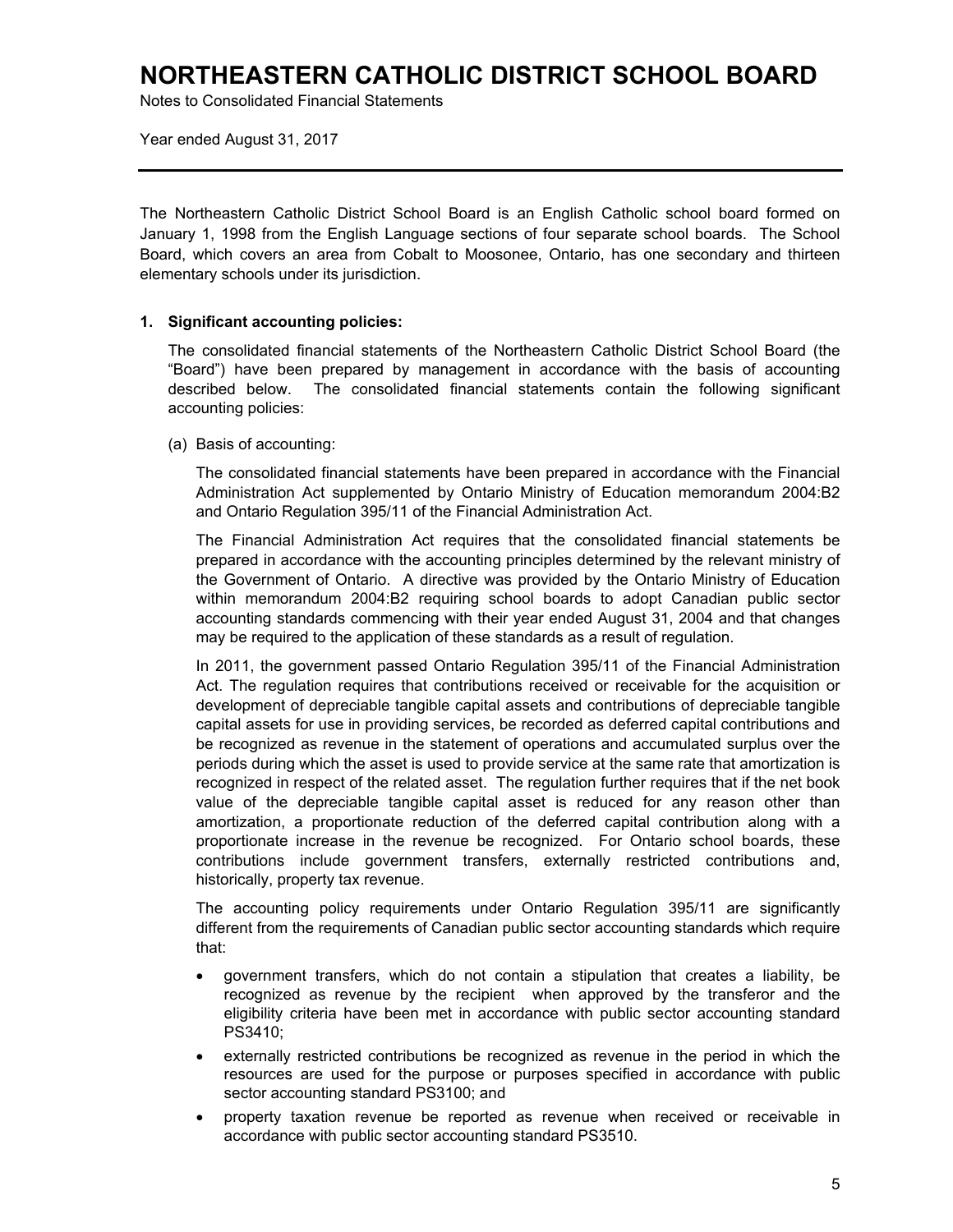Notes to Consolidated Financial Statements

Year ended August 31, 2017

### **1. Significant accounting policies:**

(a) Basis of accounting (continued):

As a result, revenue recognized in the statement of operations and accumulated surplus and certain related deferred revenues and deferred capital contributions would be recorded differently under Canadian Public Sector Accounting Standards.

(b) Reporting entity:

The consolidated financial statements reflect the assets, liabilities, revenues and expenses of the reporting entity. The reporting entity is comprised of all organizations accountable for the administration of their financial affairs and resources to the Board and which are controlled by the Board, including:

- i) School generated funds: the assets, liabilities, revenues, expenses that exist at the school level and which are deemed to be controlled by the Board, have been reflected in the consolidated financial statements.
- ii) The Board is one of three school boards that entered into a partnership agreement to share certain costs related to transportation. As a result, the Board's consolidated financial statements reflect proportionate consolidation, whereby they include the assets that it controls, the liabilities that it has incurred, and its pro-rata share of revenue and expenses.
- (c) Trust funds:

Trust funds and their related operations administered by the Board are not included in the consolidated financial statements as they are not controlled by the Board.

(d) Cash and cash equivalents:

Cash and cash equivalents consist of cash-on-hand, demand deposits and short-term investments. Short-term investments are highly liquid, subject to insignificant risk of changes in value and have a short maturity term of less than 90 days.

(e) Deferred revenue:

The Board receives amounts pursuant to legislation, regulation or agreement that may only be used for certain programs or in the delivery of specific services and transactions. These amounts are recognized as revenue in the fiscal year the related expenditures are incurred or services performed.

(f) Deferred capital contributions:

Contributions received or receivable for the purpose of acquiring or developing a depreciable tangible capital asset for use in providing services, or any contributions of depreciable tangible capital assets received or receivable for use in providing services, are recorded as deferred capital contributions when the asset is acquired as required under Ontario Regulation 395/11 of the Financial Administration Act. Amounts are recognized into revenue at the same rate as the related tangible capital asset is amortized.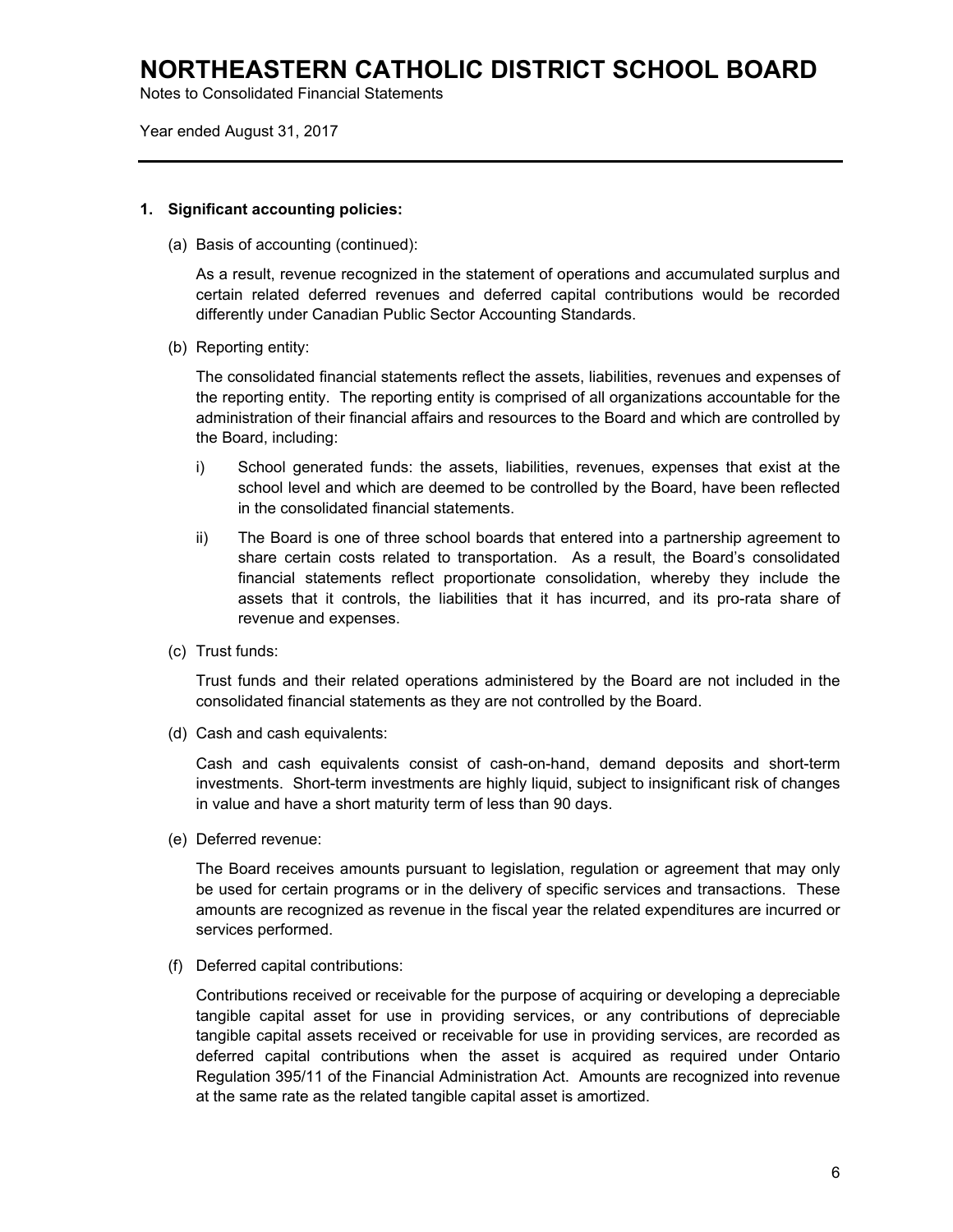Notes to Consolidated Financial Statements

Year ended August 31, 2017

### **1. Significant accounting policies (continued):**

(g) Retirement and other employee future benefits:

The Board provides health, dental and life insurance benefits for certain employees and retired individuals from school boards and has assumed liability for payment of benefits under these plans.

As part of the ratified labour collective agreements for unionized employees that bargain centrally and ratified central discussions with the principals and vice-principals associations, Employee Life and Health Trusts (ELHTs) were established in 2016-17 for the OECTA employee group. ELHTs for the following employee groups will be established in 2017-18: CUPE and non-unionized employees including principals and vice-principals. The ELHTs will provide health, life and dental benefits to teachers (excluding daily occasional teachers), education workers (excluding casual and temporary staff), other school board staff and retired individuals after a school board's participation date into the ELHT. These benefits will be provided through a joint governance structure between the bargaining/employee groups, school board trustees associations and the Government of Ontario. Once employees transition to ELHT, the board is no longer responsible to provide benefits to the abovementioned groups. The board will transfer to the ELHT an amount per full-time equivalency based on the 2014-15 actual benefit costs + 8.16% representing inflationary increases for 2015-16 and 2016-17. In addition, the Ministry of Education will provide an additional \$300 per FTE for active employees to the school board. These amounts will then be transferred to the Trust for the provision of employee and retiree benefits.

The Board has adopted the following accounting policies with respect to accounting for these employee benefits:

(i) The costs of self-insured retirement and other employee future benefit plans are actuarially determined using management's best estimate of salary escalation, accumulated sick days, insurance and health care costs trends, disability recovery rates, long-term inflation rates and discount rates. The cost of retirement gratuities are actuarially determined using the employee's salary, banked sick days and years of service as at August 31, 2012 and management's best estimate of discount rates. Any actuarial gains and losses arising from changes to the discount rate are amortized over the expected average remaining services life of the employee group.

For self-insured retirement and other employee future benefits that vest or accumulate over the periods of service provided by employees, such as life insurance and health care benefits for retirees, the cost is actuarially determined using the projected benefits method prorated on service. Under this method, the benefit costs are recognized over the expected average service life of the employee group.

For those self-insured benefit obligations that arise from specific events that occur from time to time, such as obligations for worker's compensation, long-term disability and life insurance and health care benefits for those on disability leave, the cost is recognized immediately in the period the events occur. Any actuarial gains and losses that are related to these benefits are recognized immediately in the period they arise.

(ii) The costs of multi-employer defined pension plan benefits, such as the Ontario Municipal Employees Retirement System ("OMERS") pensions, are the employer's contributions due to the plan in the period.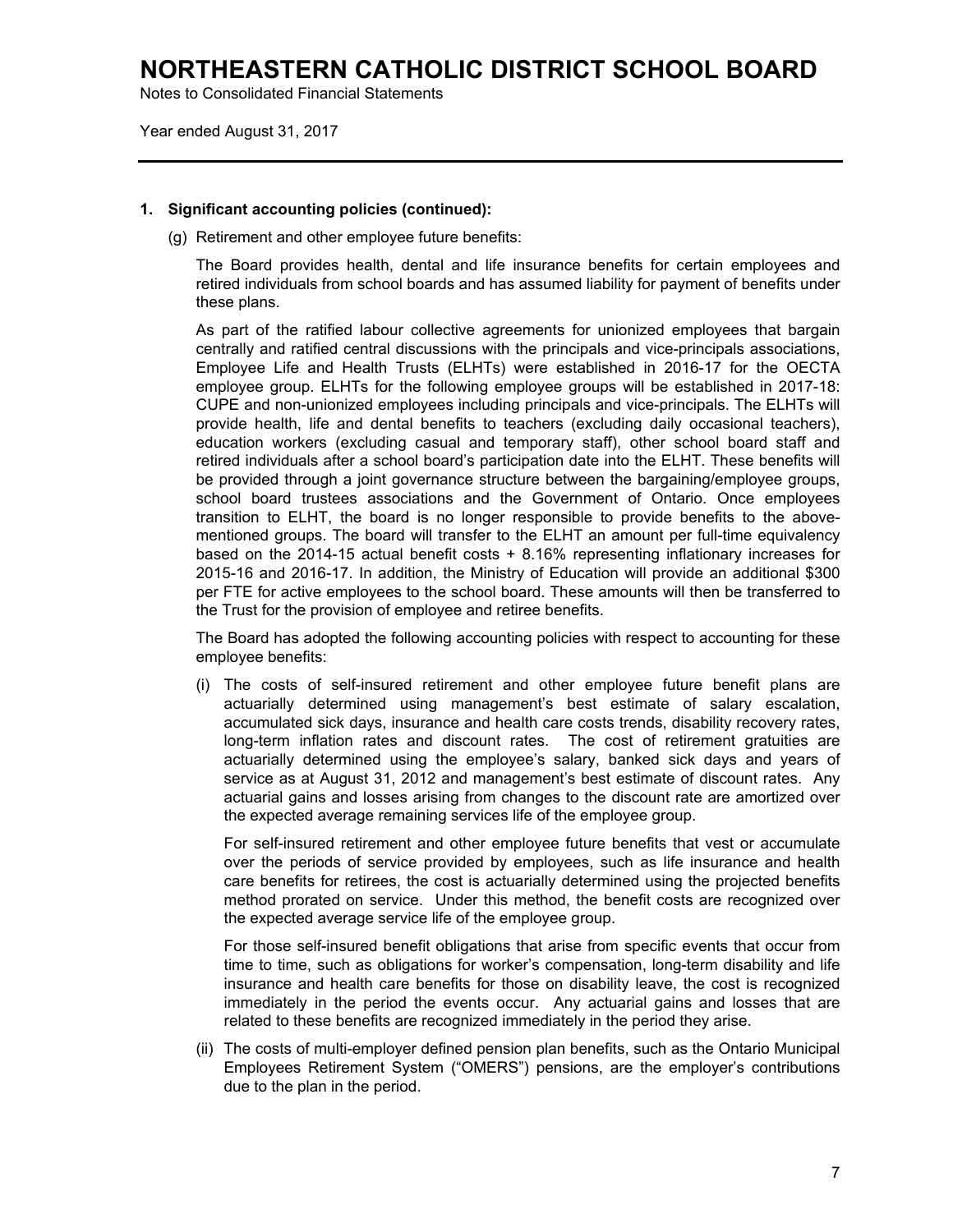Notes to Consolidated Financial Statements

Year ended August 31, 2017

### **1. Significant accounting policies (continued):**

- (g) Retirement and other employee future benefits (continued):
	- (iii) The costs of insured benefits are the employer's portion of insurance premiums owed for coverage of employees during the period.
- (h) Tangible capital assets:

Tangible capital assets are recorded at historical cost less accumulated amortization. Historical cost includes amounts that are directly attributable to acquisition, construction, development or betterment of the asset. The Board does not capitalize interest paid on debt used to finance the construction of tangible capital assets. When historical records were not available, other methods were used to estimate the cost and accumulated amortization.

Tangible capital assets, excluding land, are amortized on a straight-line basis over their estimated useful lives as follows:

| Land improvements with finite lives | 15 years     |
|-------------------------------------|--------------|
| Buildings and improvements          | 40 years     |
| Portable and other structures       | 20 years     |
| Furniture and equipment             | 5 - 15 years |
| <b>Vehicles</b>                     | 5 - 10 years |
| Computer hardware and software      | 5 years      |

Amortization is taken at 50% of the above rates in the year of acquisition.

Assets under construction and assets that related to pre-acquisition and pre-construction costs are not amortized until the asset is available for productive use.

Land permanently removed from service and held for resale is recorded at the lower of cost and estimated net realizable value. Cost includes amounts for improvements to prepare the land for sale or servicing. Buildings permanently removed from service and held for resale cease to be amortized and are recorded at the lower of carrying value and estimated net realizable value. Tangible capital assets which meet the criteria for financial assets are reclassified as "assets held for sale" on the Consolidated Statement of Financial Position.

Works of art and cultural and historic assets are not recorded as assets in these consolidated financial statements.

(i) Government transfers:

Government transfers, which include legislative grants, are recognized in the consolidated financial statements in the period in which events giving rise to the transfer occur, providing the transfers are authorized, any eligibility criteria have been met and reasonable estimates of the amount can be made. If government transfers contain stipulations, which give rise to a liability, they are deferred and recognized in revenue when the stipulations are met.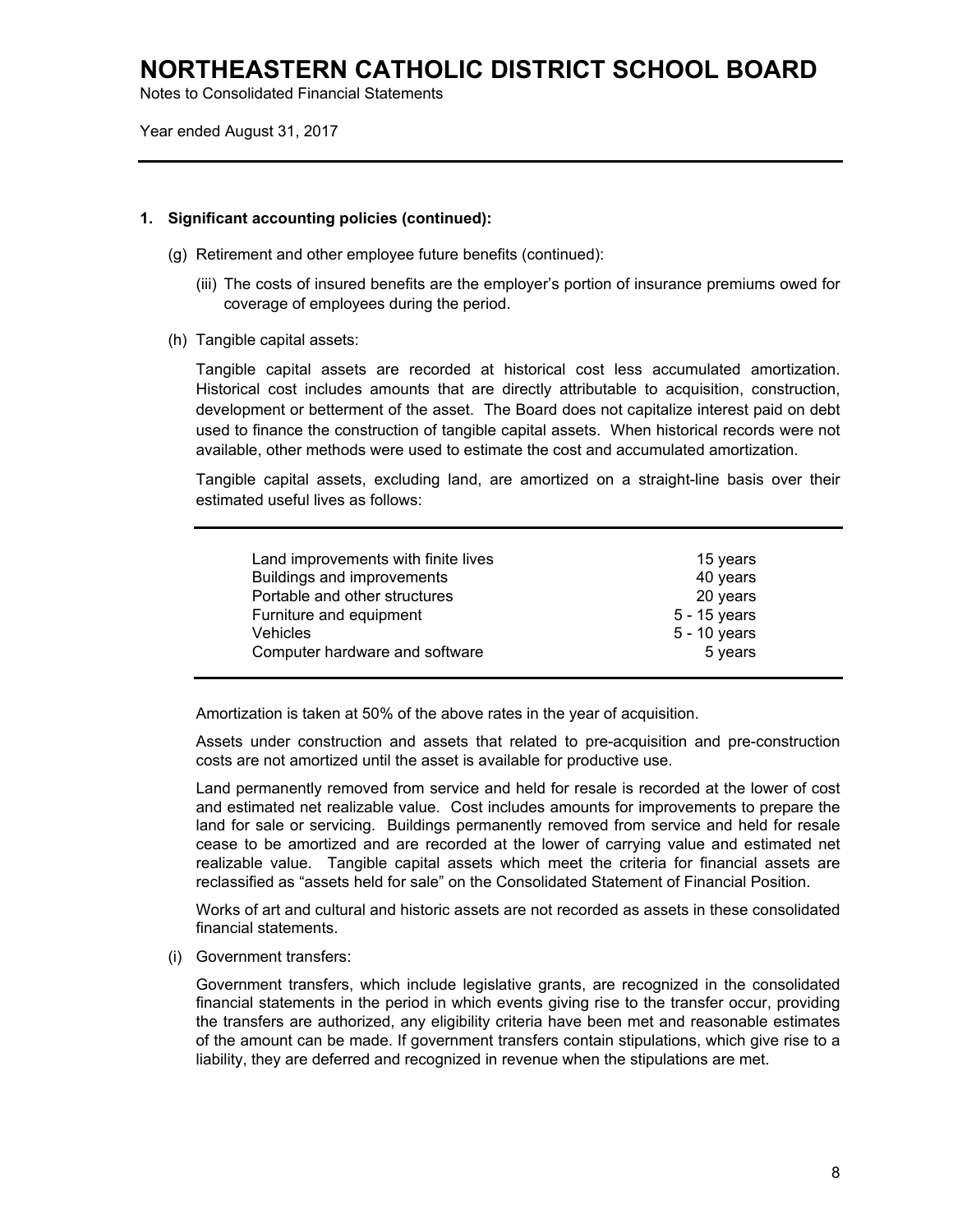Notes to Consolidated Financial Statements

Year ended August 31, 2017

### **1. Significant accounting policies (continued):**

(i) Government transfers (continued):

Government transfers for capital are deferred as required by Regulation 395/11, recorded as deferred capital contributions (DCC) and recognized in the consolidated statement of operations at the same rate and over the same periods as the asset is amortized.

(j) Investment income:

Investment income is reported as revenue in the period earned.

When required by the funding government or related Act, investment income earned on externally restricted funds such as proceeds of disposition, special education, transition, distance schools and school renewal forms part of the respective deferred revenue balances.

(k) Budget figures:

Budget figures have been provided for comparison purposes and have been derived from the budget approved by the Trustees.

The budget approved by the Trustees is developed in accordance with the provincially mandated funding model for school boards and is used to manage program spending within the guidelines of the funding model.

The Board approves its budget annually. The approved operating budget for 2016-2017 is reflected on the Consolidated Statement of Operations and Accumulated Surplus, the budget was approved on June 15, 2016.

(l) Use of estimates:

The preparation of consolidated financial statements in conformity with the basis of accounting described in note 1 requires management to make estimates and assumptions that affect the reported amount of assets and liabilities and disclosure of contingent assets and liabilities at the date of the consolidated financial statements, and the reported amounts of revenues and expenses during the year. Actual results could differ from these current estimates. Significant estimates include assumptions used in performing actuarial valuations of employee future benefit liabilities.

These estimates are reviewed annually and, as adjustments become necessary, they are recorded in the period in which they become known.

(m) Municipal grants:

Under Public Sector Accounting Standards, the entity that determines and sets the tax levy records the revenue in the financial statements, which in the case of the Board, is the Province of Ontario. As a result, property tax revenue received from the municipalities is recorded as part of Provincial Legislative Grants as municipal grants.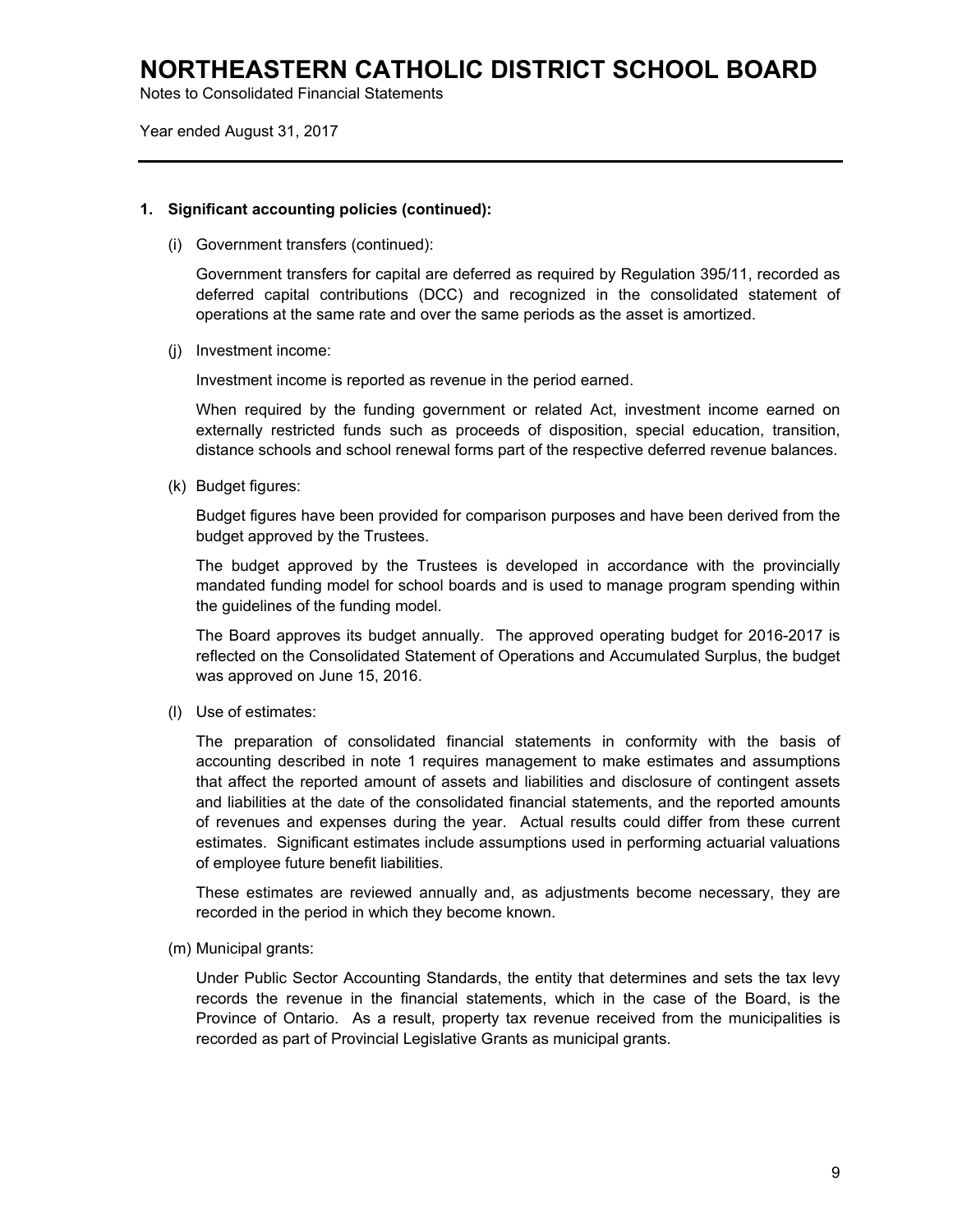Notes to Consolidated Financial Statements

Year ended August 31, 2017

### **2. School leave program:**

Under the school leave program, teachers have the opportunity to be paid 80% of their salaries over four years. The remaining 20% is accumulated in a bank account to cover 80% of their salaries in the fifth year when they take a year leave of absence. The cash and related liability in the amount of \$106,561 (2016 - \$52,528) have been included with cash and cash equivalents, accounts receivable and accounts payable and accrued liabilities on the Consolidated Statement of Financial Position.

## **3. Accounts receivable:**

|                       | 2017          | 2016      |
|-----------------------|---------------|-----------|
|                       |               |           |
| <b>Municipalities</b> | \$<br>349.259 | 480,294   |
| Government of Canada  | 535,931       | 665,207   |
| Government of Ontario | 753,652       | 998,238   |
| Other school boards   | 38,299        | 32,322    |
| Other                 | 12,969        | 3,842     |
|                       | 1,690,110     | 2,179,903 |

## **4. Accounts receivable – Approved Capital Funding:**

The Province of Ontario replaced variable capital funding with a one-time debt support grant in 2009-10. The Board received a one-time grant that recognizes capital debt as of August 31, 2010 that is supported by the existing capital programs. The Board receives this grant in cash over the remaining term of the existing capital debt instruments. The Board may also receive yearly capital grants to support capital programs, which would be reflected in this account receivable.

The Board has an account receivable from the Province of Ontario of \$4,725,853 (2016 - \$2,829,094) as at August 31, 2017 with respect to capital grants.

## **5. Assets held for sale:**

As of August 31, 2017, \$587,956 (2016 - \$294,896) related to buildings and \$60,500 (2016 - \$60,000) related to land were recorded as assets held for sale. During the year, one of the school properties was sold, and additional properties with a net book value of \$465,000 were reclassified during the year. Net proceeds of \$485,000 (2016 - \$100,000) were received on the sale of this property, which had a carrying value of \$Nil (2016 - \$Nil), resulting in a gain of \$485,000 (2016 - \$100,000), which was deferred for future capital asset purchases according to Ontario Regulation 193/10.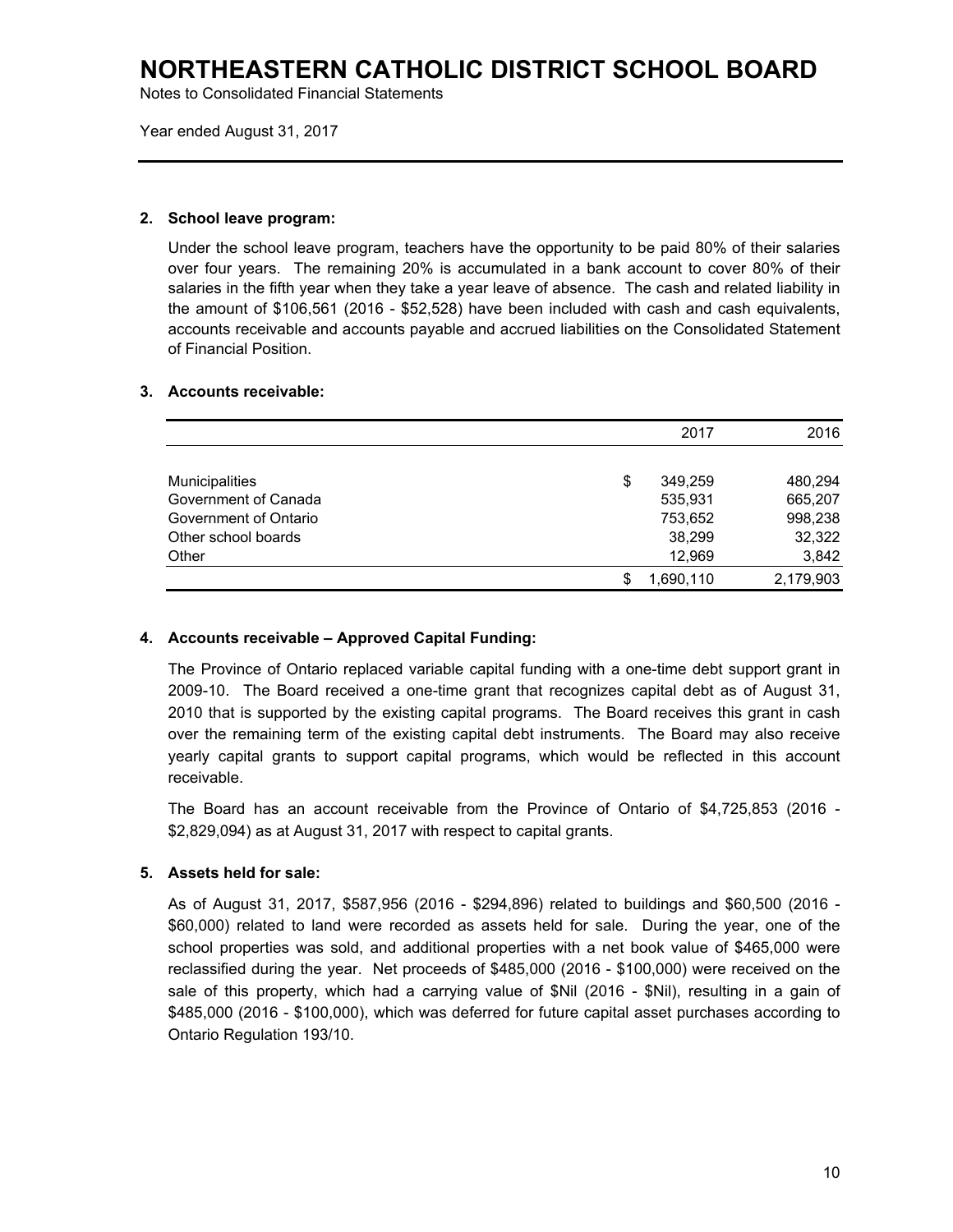Notes to Consolidated Financial Statements

Year ended August 31, 2017

### **6. Accounts payable and accrued liabilities:**

|                                        |    | 2017      | 2016      |
|----------------------------------------|----|-----------|-----------|
| Trade payables and accrued liabilities | S. | 2,402,531 | 2,204,323 |
| Government of Canada                   |    | 1,373     | 2,227     |
| Government of Ontario                  |    | 259,775   | 64,185    |
| Vacation payable                       |    | 166,930   | 151,594   |
| Other school boards                    |    | 139,027   | 23,960    |
|                                        |    | 2,969,636 | 2,446,289 |

## **7. Temporary borrowing:**

The School Board has available to it a \$3,000,000 revolving demand credit facility to finance general operating requirements which bears interest at the Royal Bank Prime rate less 0.75% per annum. The School Board also has available to it a \$1,000,000 lease line of credit to finance the acquisition of equipment only. The Board did not utilize these credit facilities during the year.

## **8. Deferred revenue:**

Deferred revenue consists of amounts received by the Board that are restricted for specific purposes by the funder and amounts that are required to be set aside by the Board for specific purposes, legislation, regulation or agreement.

Deferred revenue is comprised of:

|                                | Balance at<br>August 31,<br>2016 | Externally<br>restricted<br>revenue and<br>investment<br>income | Revenue<br>recognized<br>in the<br>period | Transfers (to)<br>deferred<br>capital<br>contributions | Balance at<br>August 31,<br>2017 |
|--------------------------------|----------------------------------|-----------------------------------------------------------------|-------------------------------------------|--------------------------------------------------------|----------------------------------|
| Amounts restricted by          |                                  |                                                                 |                                           |                                                        |                                  |
| legislation, regulation or     |                                  |                                                                 |                                           |                                                        |                                  |
| agreement:                     |                                  |                                                                 |                                           |                                                        |                                  |
| Proceeds of disposition        | \$<br>1,008,068                  | 493,044                                                         |                                           | (347, 589)                                             | 1,153,523                        |
| Special education              | 494,319                          | 4,407,483                                                       | (4,092,145)                               |                                                        | 809,657                          |
| School renewal                 | 1,153,066                        | 1,015,715                                                       |                                           | (101, 378)                                             | 2,067,403                        |
| School condition improvement   |                                  |                                                                 |                                           |                                                        |                                  |
| Assets held for sale           | 294,896                          | 943,005                                                         | (649, 944)                                |                                                        | 587,957                          |
| Mental Health Leader           | 119,832                          | 121,161                                                         | (121, 161)                                |                                                        | 119,832                          |
| Ministry of Advanced Education |                                  |                                                                 |                                           |                                                        |                                  |
| and Skills Development         | 52,140                           | 367,678                                                         | (263, 830)                                |                                                        | 155,988                          |
| Education Programs -           |                                  |                                                                 |                                           |                                                        |                                  |
| Other (EPO)                    | 112,529                          | 773,917                                                         | (826, 793)                                |                                                        | 59,653                           |
| Childcare retrofit             | 40,906                           |                                                                 |                                           | (37, 504)                                              | 3,402                            |
|                                | 3,275,756                        | 8,122,003                                                       | (5,953,873)                               | (486, 471)                                             | 4,957,415                        |
| Amounts restricted by          |                                  |                                                                 |                                           |                                                        |                                  |
| external contributor           | 28,257                           | 272,879                                                         | (273, 241)                                |                                                        | 27,895                           |
| Total                          | \$<br>3,304,013                  | 8,394,882                                                       | (6, 227, 114)                             | (486, 471)                                             | 4,985,310                        |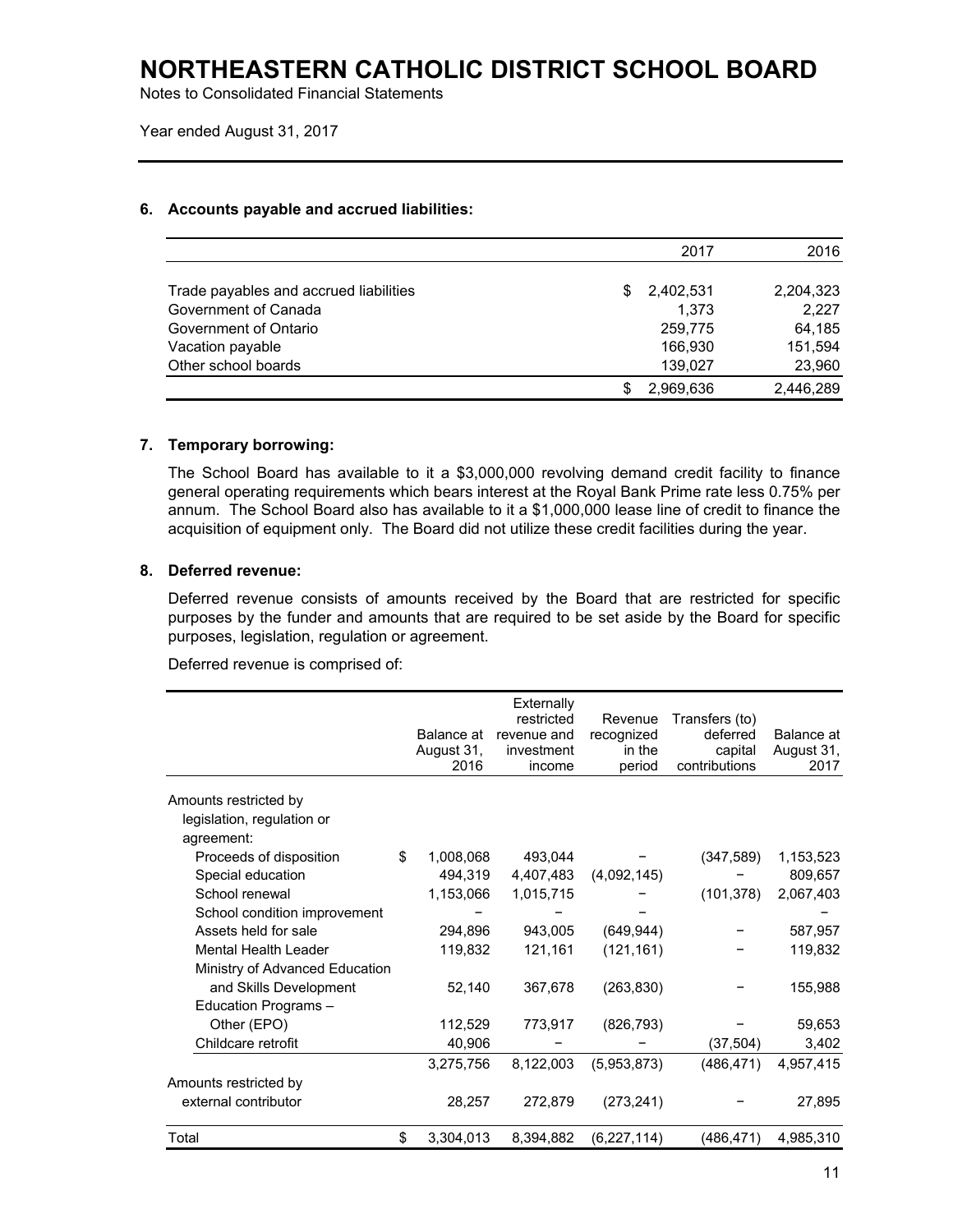Notes to Consolidated Financial Statements

Year ended August 31, 2017

### **9. Deferred capital contributions:**

Deferred capital contributions include grants and contributions received that are used for the acquisition of tangible capital assets in accordance with Regulation 395/11 that have been expended by year-end. The contributions are amortized into revenue over the life of the asset acquired.

|                                             | 2017          | 2016        |
|---------------------------------------------|---------------|-------------|
|                                             |               |             |
| Balance, beginning of year                  | \$ 26,305,714 | 25,797,782  |
| Additions to deferred capital contributions | 4,272,207     | 2,329,950   |
| Assets held for sale                        | (943,006)     | (294, 896)  |
| Disposal of deferred capital contributions  |               | (57, 379)   |
| Revenue recognized during the year          | (1,440,973)   | (1,469,743) |
| Balance, end of year                        | \$28,193,942  | 26,305,714  |

## **10. Employee future benefits:**

The Board provides defined retirement and other future benefits to specified employee groups. These benefits include pension, life insurance and health care benefits, retirement gratuity, worker's compensation and long-term disability benefits.

a) Plan changes:

In 2013, changes were made to the short-term leave and disability plan. Under the new short-term leave and disability plan, 11 unused sick leave days may be carried forward into the following year only, to be used to top-up benefits received under the short-term leave and disability plan in that year. A provision has been established representing the expected usage of sick days that have been carried forward for benefit top-up in the following year.

Retirement life insurance, health and dental benefits have been grandfathered to existing retirees and employees who retired between September 1, 2012 and August 31, 2013. Effective September 1, 2013, any new retiree accessing retirement life, health or dental benefits will pay the full premiums for such benefits and will be included in a separate experience pool for participating retirees that is self-funded.

- b) Retirement benefits:
	- (i) Ontario Teacher's Pension Plan:

Teachers and related employee groups are eligible to be members of the Ontario Teacher's Pension Plan. Employer contributions for these employees are provided directly by the Government of Ontario. The pension costs and obligations related to this plan are a direct responsibility of the Province. Accordingly, no costs or liabilities related to this plan are included in the Board's consolidated financial statements.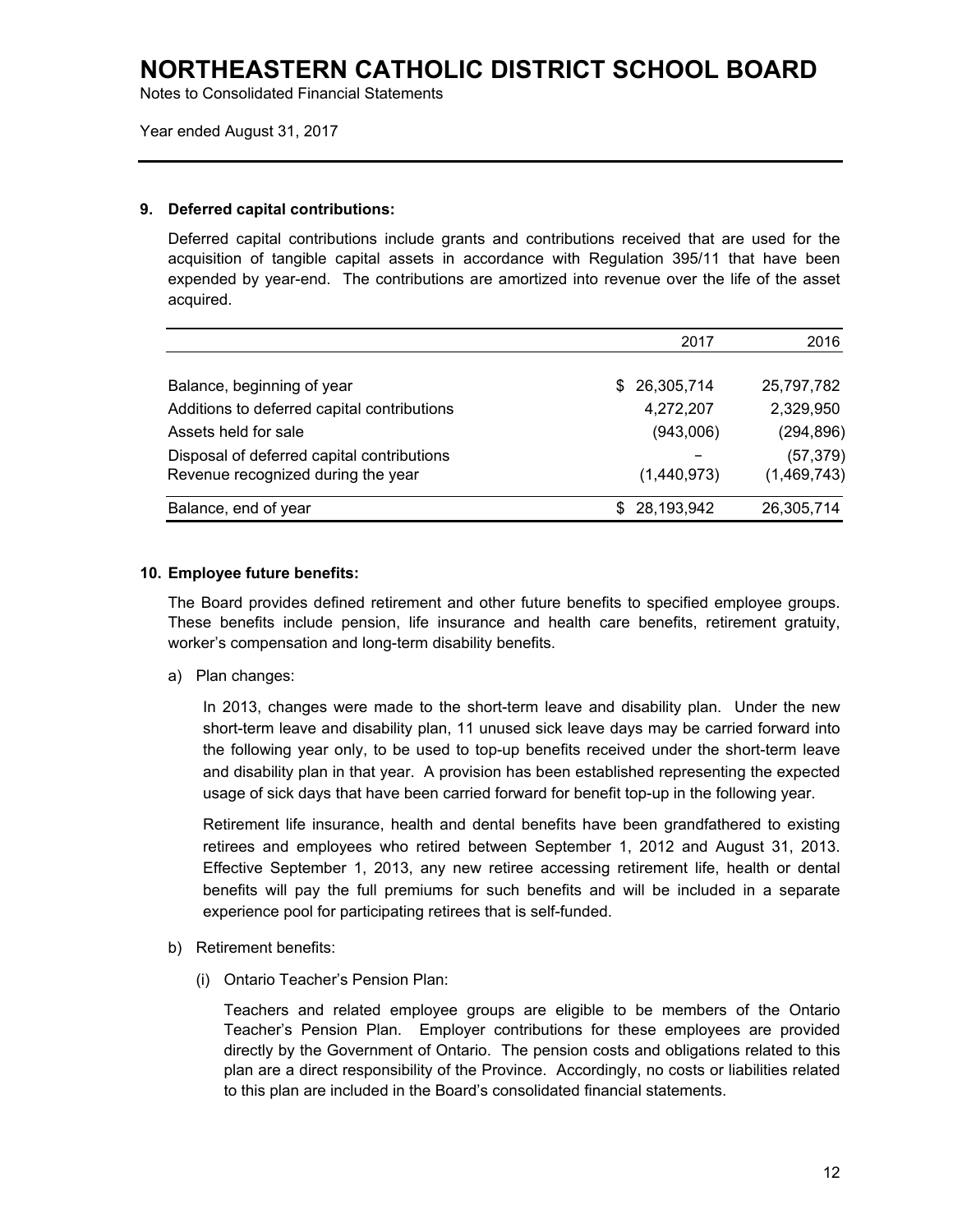Notes to Consolidated Financial Statements

Year ended August 31, 2017

### **10. Employee future benefits (continued):**

- b) Retirement benefits (continued):
	- (ii) Ontario Municipal Employees Retirement System:

All non-teaching employees of the Board are eligible to be members of the Ontario Municipal Employees Retirement System (OMERS), a multi-employer pension plan. The plan provides defined pension benefits to employees based on their length of service and rates of pay. The Board contributions equal the employee contributions to the plan. During the year ended August 31, 2017, the Board contributed \$473,332 (2016 - \$452,159) to the plan. As this is a multi-employer pension plan, these contributions are the Board's pension benefit expenses. No pension liability for this type of plan is included in the Board's consolidated financial statements.

(iii) Retirement gratuities:

The Board provides retirement gratuities to certain groups of employees hired prior to specified dates. The Board provides these benefits through an unfunded defined benefit plan. The benefit costs and liabilities related to this plan are included in the Board's consolidated financial statements. The amount of the gratuities payable to eligible employees at retirement is based on their salary, accumulated sick days, and years of service at August 31, 2012.

(iv) Retirement life insurance, dental and health care benefits:

The Board provides life insurance, dental and health care benefits to certain employee groups after retirement until the members reach 65 years of age. The premiums are based on the Board experience and retirees' premiums may be subsidized by the Board. The benefit costs and liabilities related to the plan are provided through an unfunded defined benefit plan and are included in the Board's consolidated financial statements. Effective September 1, 2013, employees retiring on or after this date do not qualify for board subsidized premiums or contributions.

- c) Other employee future benefits:
	- (i) Workplace Safety and Insurance Board Obligations:

The Board is a Schedule 2 employer under the Workplace Safety and Insurance Act and, as such, assumes responsibility for the payment of all claims to its injured workers under the Act. The Board does not fund these obligations in advance of payments made under the Act. The benefit costs and liabilities related to this plan are included in the Board's consolidated financial statements. School boards are required to provide salary top-up to a maximum of 4 ½ years for employees receiving payments from the Workplace Safety and Insurance Board, where the collective agreement negotiated prior to 2012 included such a provision.

(ii) Long-term disability life insurance, dental and health care benefits:

The Board provides life insurance, dental and health care benefits to employees on longterm disability leave. The Board is responsible for the payment of life insurance premiums and the costs of health care benefits under this plan. The Board provides these benefits through an unfunded defined benefit plan. The costs of salary compensation paid to employees on long-term disability leave are fully insured and are not included in this plan.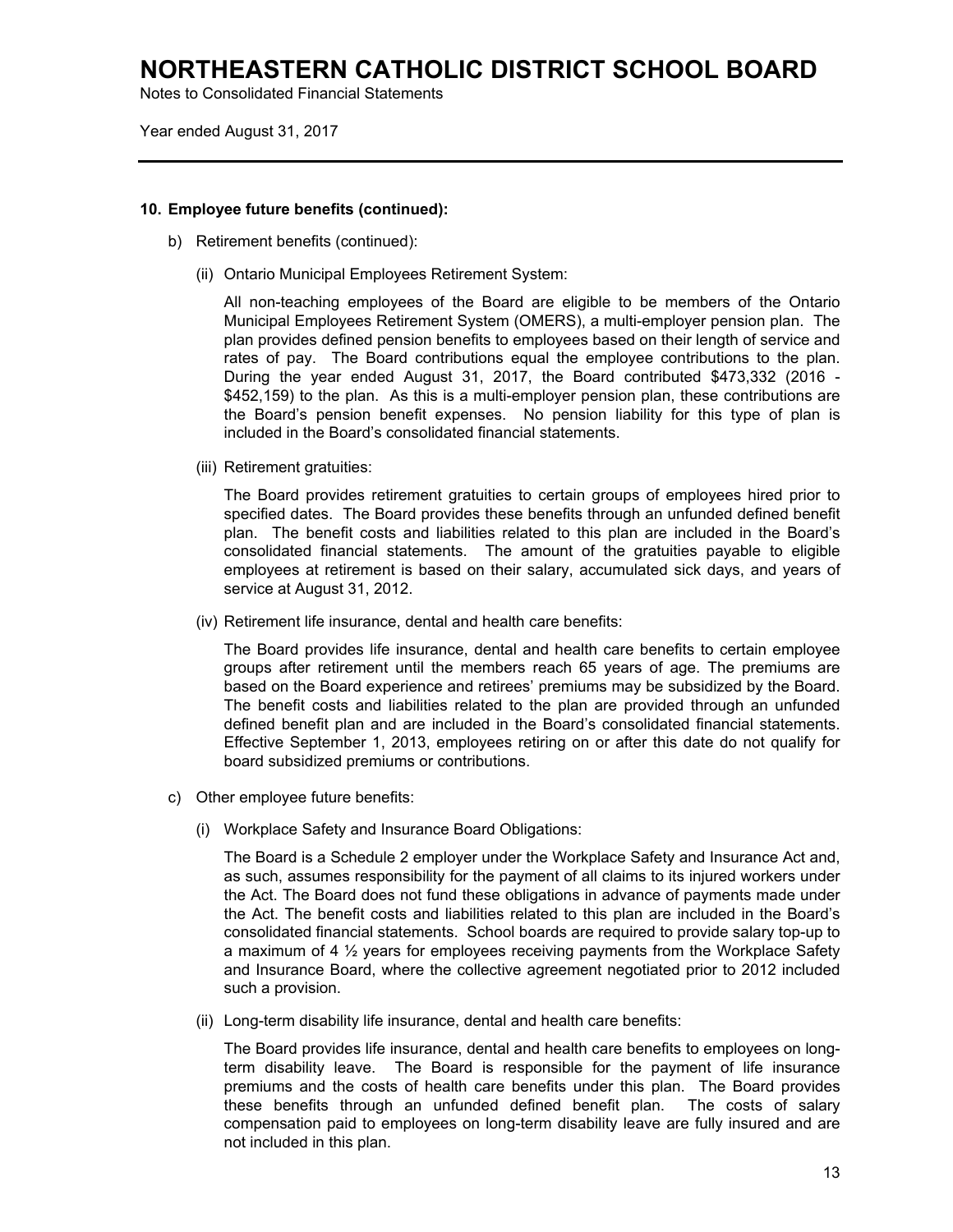Notes to Consolidated Financial Statements

Year ended August 31, 2017

### **10. Employee future benefits (continued):**

The accrued benefit obligations for employee future benefit plans as at August 31, 2017 are based on the most recent actuarial valuation completed for accounting purposes as at August 31, 2017. These actuarial valuations were based on assumptions about future events. The economic assumptions used in these valuations are the Board's best estimates of expected rates of:

|                                                | 2017 | 2016 |
|------------------------------------------------|------|------|
|                                                | %    | $\%$ |
| Inflation                                      | 1.5  | 1.5  |
| Discount on accrued benefit obligations        | 2.55 | 2.05 |
| Discount on accrued benefit obligations - WSIB | 2.55 | 2.05 |

Assumed health care cost trend rates:

|                                                  | 2017                                                                          | 2016                                                                                                            |
|--------------------------------------------------|-------------------------------------------------------------------------------|-----------------------------------------------------------------------------------------------------------------|
| Health care cost escalation                      | reducing by $\frac{1}{4}\%$<br>in each year to<br>an ultimate rate<br>of 4.0% | 8% for 2016/17 8% for 2015/16<br>reducing by $\frac{1}{4}$ %<br>in each year to<br>an ultimate rate<br>of 4.75% |
| Dental care cost escalation                      | reducing by $\frac{1}{4}\%$<br>in each year to<br>an ultimate rate<br>of $3%$ | 4% for 2016/17 4% for 2015/16<br>reducing by $\frac{1}{4}$ %<br>in each year to<br>an ultimate rate<br>of $3%$  |
| Insurance and health care cost escalation - WSIB | 4.0%                                                                          | 4.0%                                                                                                            |

The Board has internally appropriated an amount for sick leave totaling \$329,319 (2016 - \$326,161) and for WSIB totaling \$115,322 (2016 - \$114,214).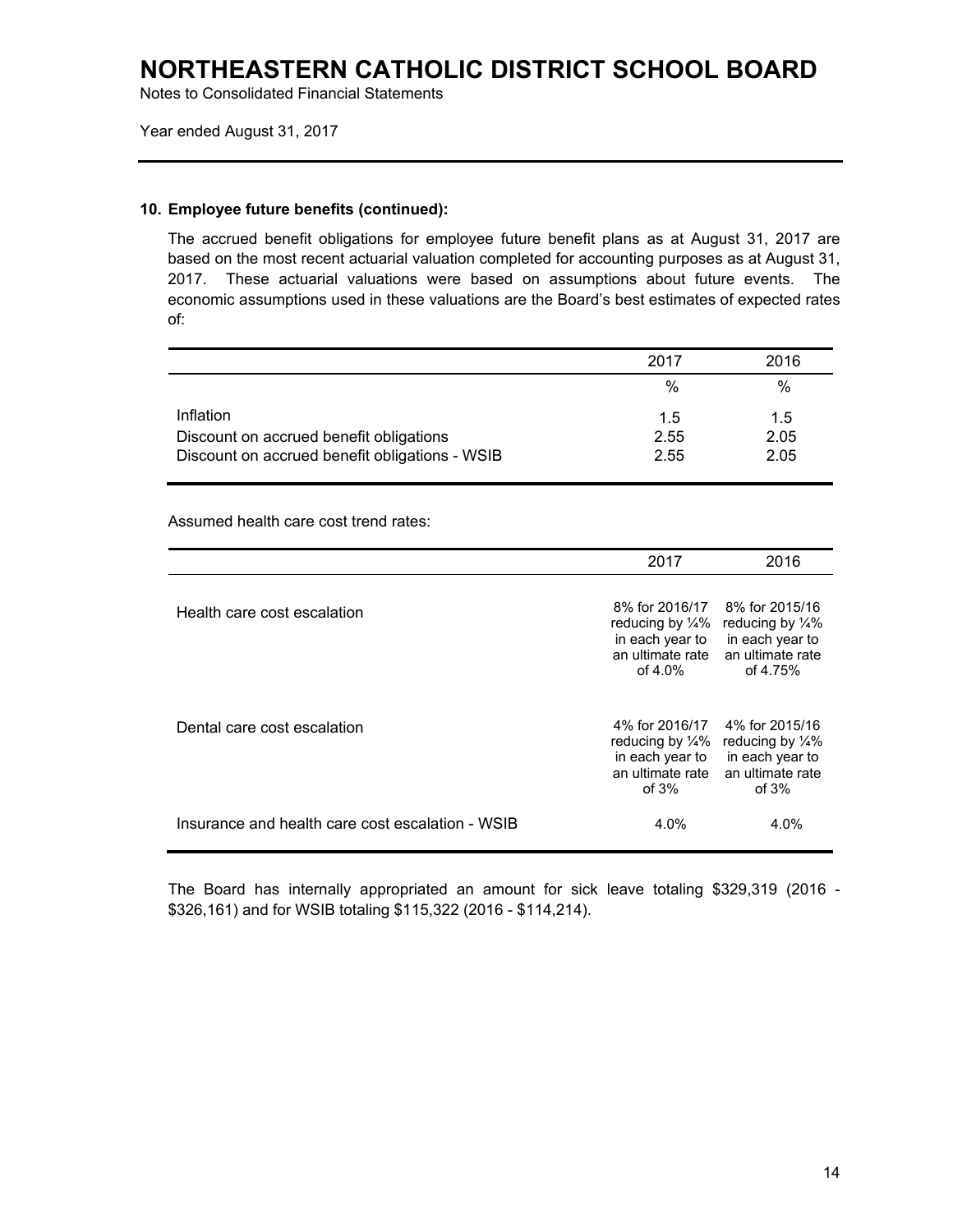Notes to Consolidated Financial Statements

## **10. Employee future benefits (continued):**

Information with respect to the Board's retirement and other employee future benefit liability is as follows:

| <b>Accrued benefit obligation</b>                                           |                               |                                                | 2017                                          | 2016                                                  |
|-----------------------------------------------------------------------------|-------------------------------|------------------------------------------------|-----------------------------------------------|-------------------------------------------------------|
|                                                                             | Retirement<br><b>Benefits</b> | Other<br>Employee<br>Future<br><b>Benefits</b> | Employe<br>Total<br>Future<br><b>Benefits</b> | Total<br>Employee<br><b>Future</b><br><b>Benefits</b> |
| Accrued employee future benefit obligations<br>Unamortized actuarial losses | 3,480                         | 1,300,528<br>(87, 802)                         | 1,304,008<br>(87, 802)                        | 1,340,238<br>(143,993)                                |
|                                                                             | 3.480                         | 1.212.726                                      | 1,216,206                                     | 1,196,245                                             |

| <b>Employee future benefit expenses</b>        |                               |                                                | 2017                                           | 2016                                           |
|------------------------------------------------|-------------------------------|------------------------------------------------|------------------------------------------------|------------------------------------------------|
|                                                | Retirement<br><b>Benefits</b> | Other<br>Employee<br>Future<br><b>Benefits</b> | Total<br>Employee<br>Future<br><b>Benefits</b> | Total<br>Employee<br>Future<br><b>Benefits</b> |
|                                                |                               |                                                |                                                |                                                |
| Current year benefit cost                      |                               | 1.165                                          | 1.165                                          | (11,049)                                       |
| Interest on accrued benefit obligation         | 141                           | 26.802                                         | 26.943                                         | 33,838                                         |
| Benefit payments                               | (7,033)                       | (26,390)                                       | (33, 423)                                      | (240,232)                                      |
| Amortization of actuarial losses (gains)       | (13)                          | 25,289                                         | 25,276                                         | (4, 395)                                       |
| Employee future benefits expenses <sup>1</sup> | (6,905)                       | 26,866                                         | 19.961                                         | (221,838)                                      |

**1** Excluding pension contributions to multi-employer pension plans, described in note 10(b).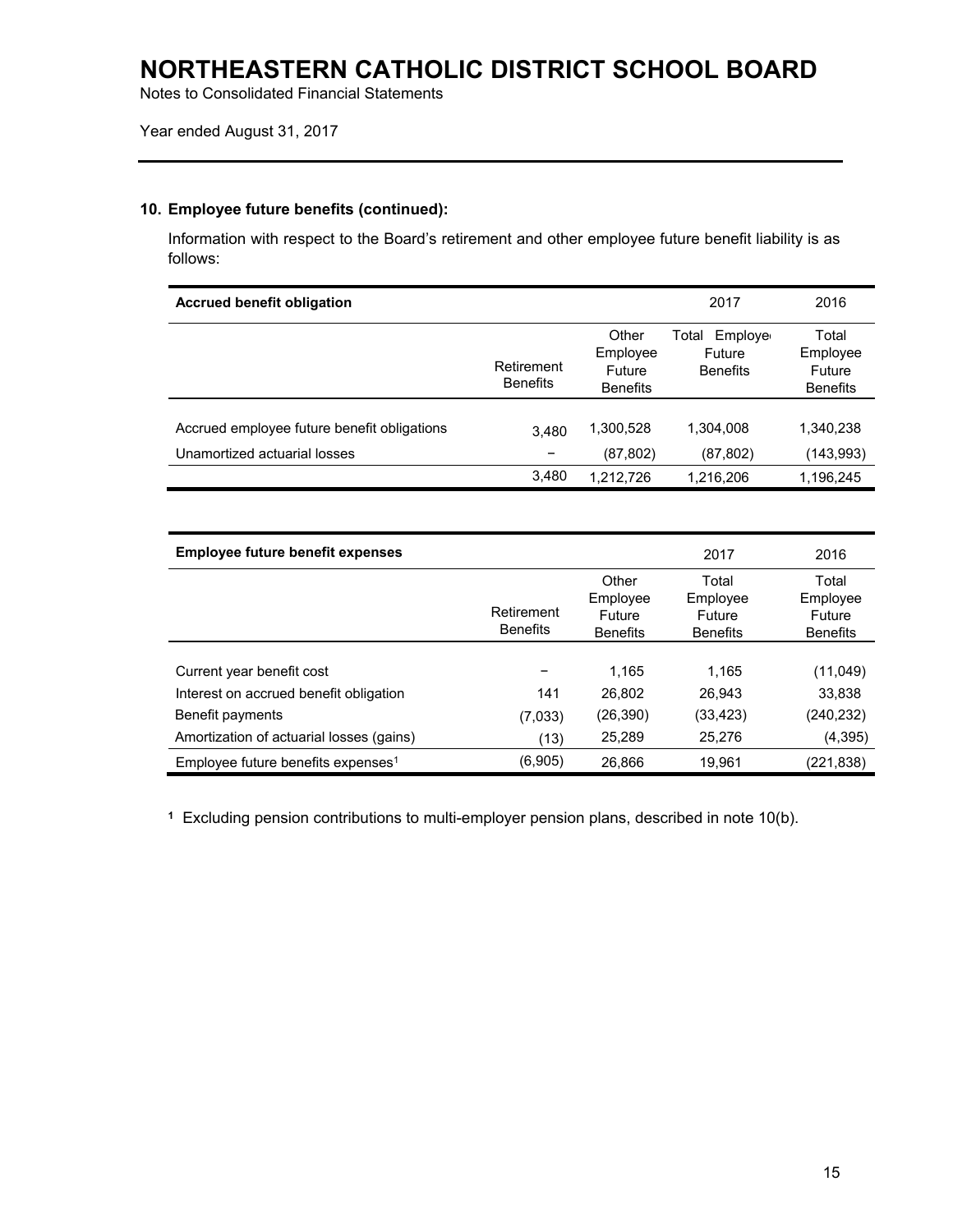Notes to Consolidated Financial Statements

Year ended August 31, 2017

## **11. Net long-term liabilities:**

Net long-term liabilities reported on the Consolidated Statement of Financial Position consist of the following:

|                                                                                                                                                                                                                                   | 2017            | 2016      |
|-----------------------------------------------------------------------------------------------------------------------------------------------------------------------------------------------------------------------------------|-----------------|-----------|
| Loan payable to The Canada Life Assurance Company,<br>bearing interest at 5.109% per annum, repayable in<br>semi-annual blended payments of \$120,011<br>(2016 - \$160,394), is an unsecured debenture,<br>maturing April 5, 2031 | \$<br>2,379,659 | 3,332,825 |
| Loan payable to the Ontario Financing Authority with<br>interest rate of 4.9% per annum, repayable<br>semi-annual blended payments of \$45,090, is an<br>unsecured debenture maturing on March 3, 2033                            | 983.724         | 1,024,208 |
| Loan payable to the Ontario Financing Authority with<br>interest rate of 5.232% per annum, repayable<br>semi-annual blended payments of \$27,376, is an<br>unsecured debenture maturing on April 13, 2035                         | 631,714         | 652,363   |
|                                                                                                                                                                                                                                   | \$<br>3.995.097 | 5,009,396 |

Payments relating to the net long-term liabilities outstanding as at August 31, 2017 are due as follows:

|            |    | Principal | Interest  | Total     |
|------------|----|-----------|-----------|-----------|
|            |    |           |           |           |
| 2017-2018  | \$ | 184.447   | 200,507   | 384,954   |
| 2018-2019  |    | 193,928   | 191,026   | 384,954   |
| 2019-2020  |    | 203,896   | 181,058   | 384,954   |
| 2020-2021  |    | 214,376   | 170,578   | 384,954   |
| 2021-2022  |    | 225,396   | 159,558   | 384,954   |
| Thereafter |    | 2,973,054 | 1,012,216 | 3,985,270 |
|            |    |           |           |           |
|            | S  | 3,995,097 | 1,914,943 | 5,910,040 |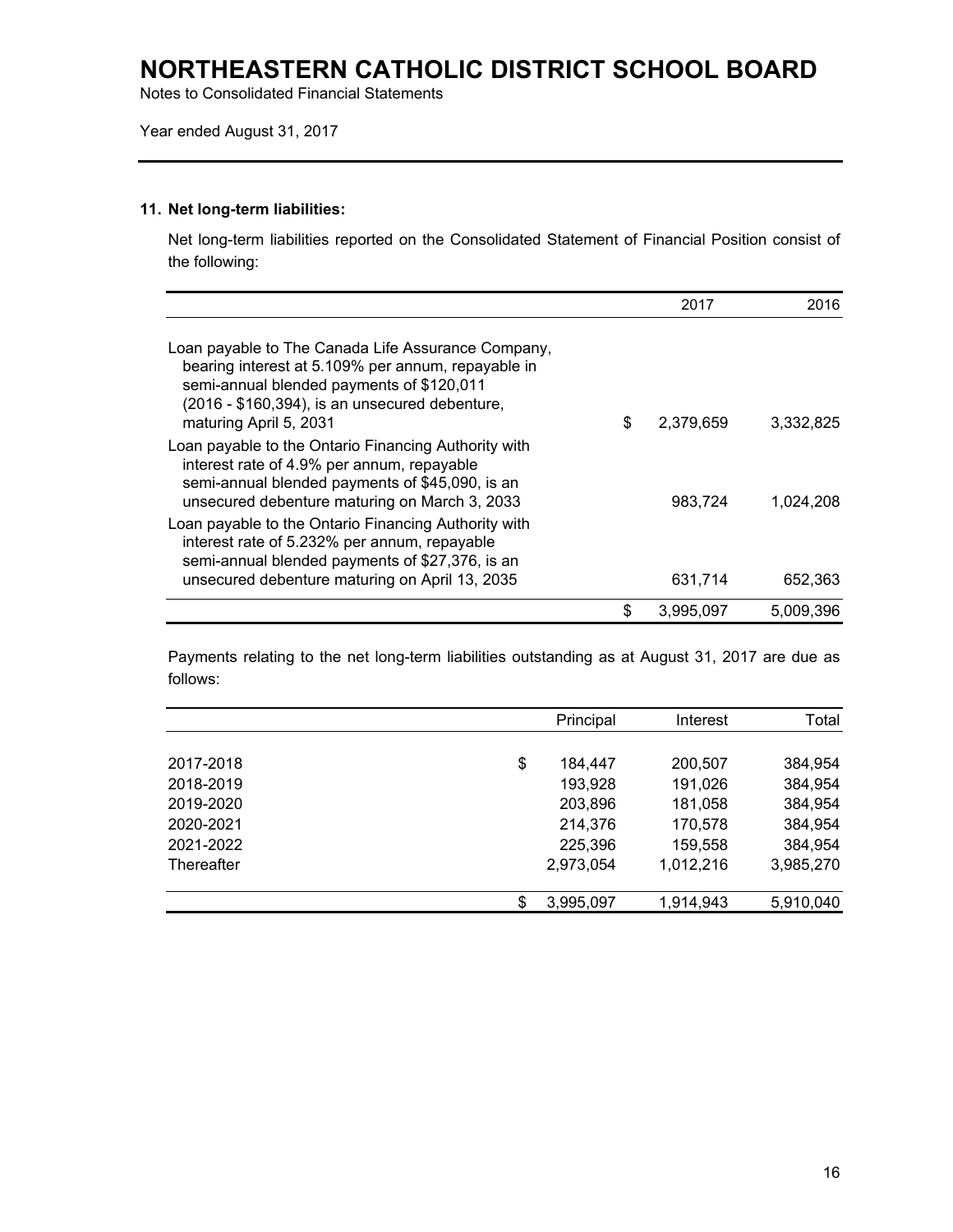Notes to Consolidated Financial Statements

Year ended August 31, 2017

## **12. Expenses by object:**

The following is a summary of the expenses reported on the Consolidated Statement of Operations by object:

|                                               | 2017              | 2017       | 2016       |
|-----------------------------------------------|-------------------|------------|------------|
|                                               | <b>Budget</b>     | Actual     | Actual     |
| Current expenses:                             |                   |            |            |
| Salary and wages                              | 24,553,971<br>\$. | 24,671,539 | 24,856,452 |
| Employee benefits                             | 3,354,251         | 3,303,738  | 3,101,780  |
| Staff development                             | 539,940           | 315,825    | 290,091    |
| Supplies and services                         | 2,726,463         | 2,948,751  | 3,521,482  |
| Interest on long-term debt                    | 251,911           | 431,938    | 258,511    |
| Rental                                        | 128,000           | 171,717    | 143,975    |
| Fees and contract services                    | 4,735,585         | 4,826,223  | 4,787,839  |
| School funded activities                      | 1,010,000         | 1,078,257  | 1,044,849  |
| Other                                         | 136,037           | 297,696    | 381,237    |
| Amortization of tangible capital assets       | 1,692,988         | 1,626,720  | 1,647,510  |
| Loss on write-down of tangible capital assets |                   | 649,944    |            |
|                                               | 39,129,146<br>S   | 40.322.348 | 40.033.726 |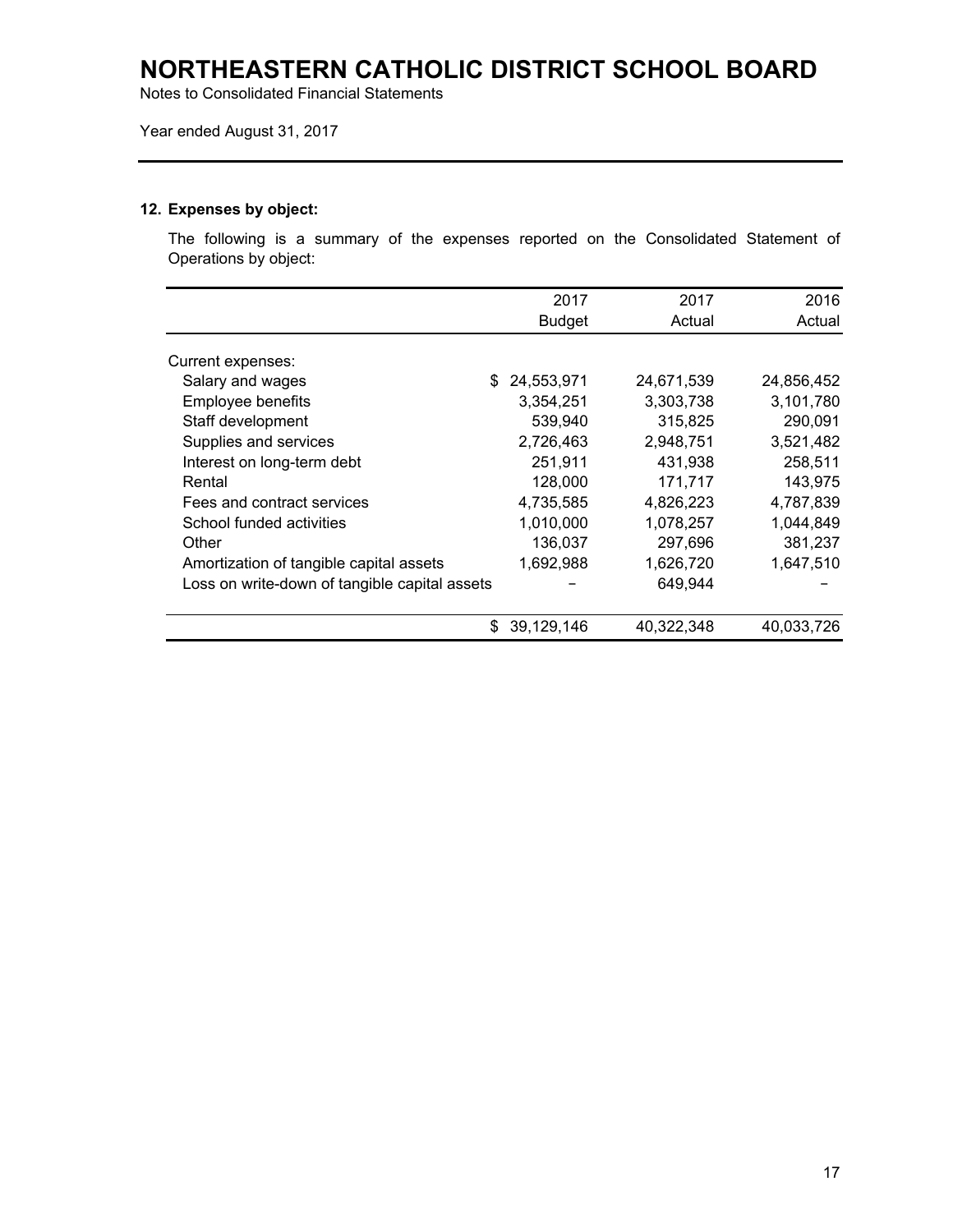Notes to Consolidated Financial Statements

#### **13. Tangible capital assets:**

| Cost                 | Balance at<br>August 31,<br>2016 | Additions | Transfers     | <b>Disposals</b><br>and<br>Write-offs | Balance at<br>December 31.<br>2017 |
|----------------------|----------------------------------|-----------|---------------|---------------------------------------|------------------------------------|
| Land                 | \$<br>274.600                    |           | (500)         |                                       | 274,100                            |
| Land improvements    | 564,108                          | 418,050   |               |                                       | 982,158                            |
| <b>Buildings</b>     | 44,218,257                       | 3,712,071 | (2, 117, 470) |                                       | 45,812,858                         |
| Other buildings      | 456.450                          | 5,108     | 29.167        |                                       | 490.725                            |
| Portable structures  | 669.300                          | 6.481     |               |                                       | 675.781                            |
| <b>Furniture</b>     | 34.893                           |           |               |                                       | 34.893                             |
| Equipment            | 242,258                          |           |               |                                       | 242.258                            |
| First-time equipping | 117.676                          |           |               |                                       | 117.676                            |
| Vehicles             | 123,909                          |           |               |                                       | 123,909                            |
| Computer hardware    |                                  |           |               |                                       |                                    |
| and software         | 638.847                          | 130.497   |               |                                       | 769.344                            |
| Total                | \$<br>47,340,298                 | 4,272,207 | (2,088,803)   |                                       | 49,523,702                         |

|                      | Balance at   |                  |                  |              | Balance at |
|----------------------|--------------|------------------|------------------|--------------|------------|
|                      | December 31, |                  |                  | Amortization | August 31, |
| Cost                 | 2016         | <b>Disposals</b> | <b>Transfers</b> | Expense      | 2017       |
| Land                 | \$           |                  |                  |              |            |
| Land improvements    | 47.788       |                  |                  | 36.095       | 83,883     |
| <b>Buildings</b>     | 16,443,688   |                  | (1, 146, 010)    | 1,431,870    | 16,729,548 |
| Other buildings      | 187,427      |                  | 711              | 23,727       | 211,865    |
| Portable structures  | 600,407      |                  |                  | 34,071       | 634,478    |
| <b>Furniture</b>     | 33.658       |                  |                  | 955          | 34.613     |
| Equipment            | 201,865      |                  |                  | 14.950       | 216.815    |
| First-time equipping | 41.352       | -                |                  | 11,862       | 53,214     |
| Vehicles             | 54.543       |                  |                  | 10.673       | 65,216     |
| Computer hardware    |              |                  |                  |              |            |
| and software         | 519,368      |                  |                  | 62,517       | 581,885    |
| Total                | 18,130,096   |                  | (1, 145, 299)    | 1,626,720    | 18,611,517 |

|                      | Net book value,<br>August 31,<br>2016 | Net book value,<br>August 31,<br>2017 |
|----------------------|---------------------------------------|---------------------------------------|
|                      |                                       |                                       |
| Land                 | \$<br>274,600                         | 274,100                               |
| Land improvements    | 516,320                               | 898,275                               |
| <b>Buildings</b>     | 27,774,569                            | 29,083,310                            |
| Other buildings      | 269,023                               | 278,860                               |
| Portable structures  | 68,893                                | 41,303                                |
| Furniture            | 1,235                                 | 280                                   |
| Equipment            | 40,393                                | 25,443                                |
| First-time equipping | 76,324                                | 64,462                                |
| Vehicles             | 69.366                                | 58,693                                |
| Computer hardware    |                                       |                                       |
| and software         | 119,479                               | 187,459                               |
| Total                | \$<br>29,210,202                      | 30,912,185                            |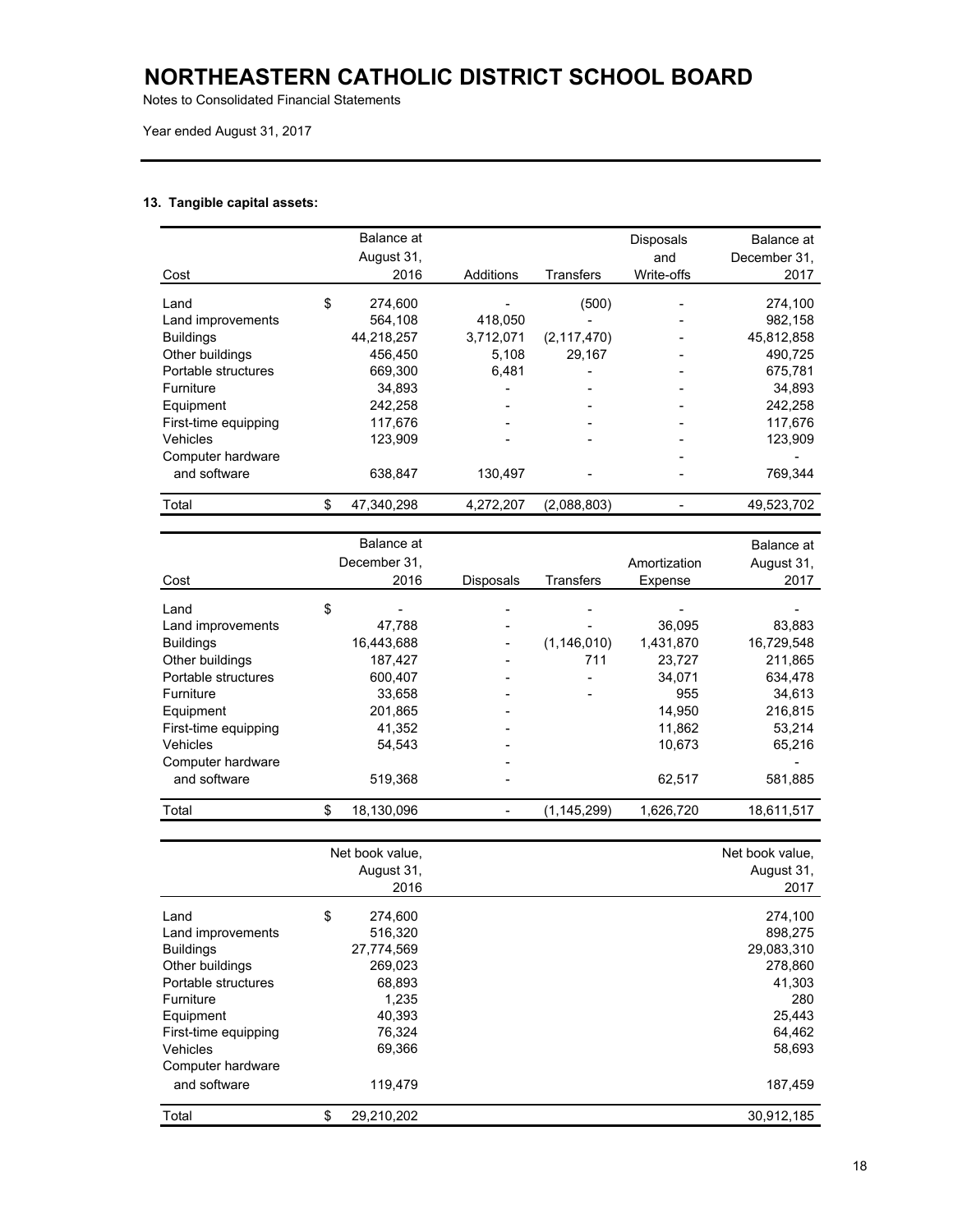Notes to Consolidated Financial Statements

Year ended August 31, 2017

### **14. Accumulated surplus:**

Accumulated surplus consists of the following:

|                                                                                  | 2017            | 2016          |
|----------------------------------------------------------------------------------|-----------------|---------------|
| Available for compliance - unappropriated<br>Total operating accumulated surplus | \$<br>3,131,098 | 2,376,322     |
| Available for compliance – internally appropriated                               |                 |               |
| Reserve funds                                                                    | 532,678         | 527,568       |
| Transportation surplus from prior years                                          | 270,872         | 324,945       |
|                                                                                  | 803,550         | 852,513       |
| Unavailable for compliance - externally appropriated                             |                 |               |
| Employee future benefits                                                         | (817, 671)      | (1, 182, 666) |
| Accrued interest                                                                 | (74,352)        | (93, 835)     |
|                                                                                  | (892, 023)      | (1,276,501)   |
| Other                                                                            |                 |               |
| School activities fund                                                           | 316,114         | 419,351       |
| Revenues recognized for land                                                     | 334,600         | 334,600       |
| Tangible capital assets – unsupported amortization                               | 1,643,416       | 2,629,890     |
|                                                                                  | 2,294,130       | 3,383,841     |
| Total accumulated surplus                                                        | \$<br>5,336,755 | 5,336,175     |

### **15. Ontario School Board Insurance Exchange (OSBIE):**

The School Board is a member of the Ontario School Board Insurance Exchange (OSBIE), a reciprocal insurance company licensed under the Insurance Act.

OSBIE insures general public liability, property damage and certain other risks. Liability insurance is available to a maximum of \$24 million per occurrence.

The premiums over a five-year period are based on the reciprocals and the Board's actual claims experience. Periodically, the Board may receive a refund or be asked to pay an additional premium based on its pro rata share of claims experience. The current five-year term expires December 31, 2021.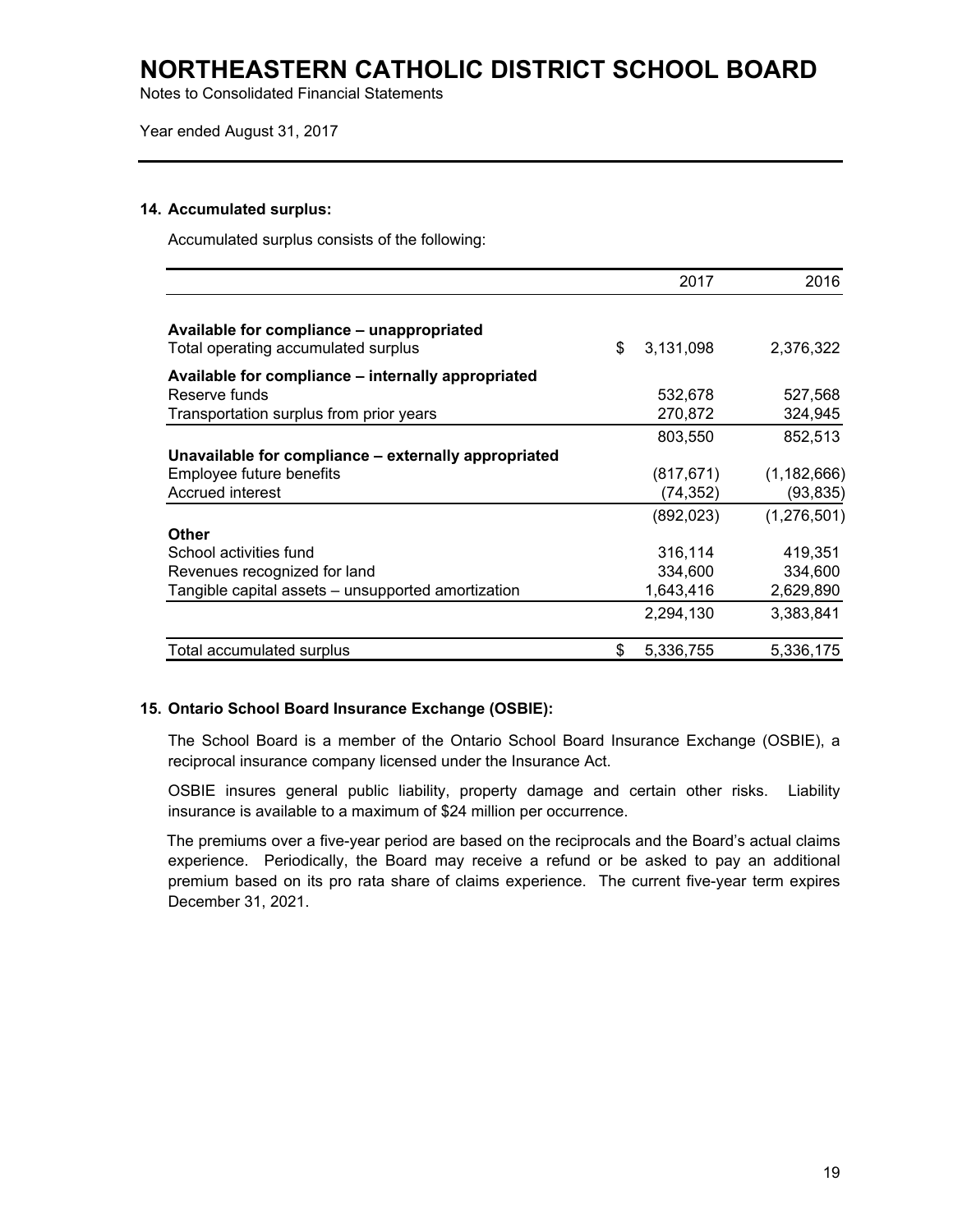Notes to Consolidated Financial Statements

Year ended August 31, 2017

#### **16. Commitments:**

Lease and service agreements:

The Board has entered into various lease and service agreements. Minimum payments (including taxes excluding tax rebates) for the next four years are approximately as follows:

| 2018 | 1,562,046<br>\$ |
|------|-----------------|
| 2019 | 547,931         |
| 2020 | 396,577         |
| 2021 | 146,674         |
| 2022 | 117,454         |
|      |                 |

## **17. Contingent liabilities:**

The Board is contingently liable with respect to litigation and claims which arrive from time to time in the normal course of business. In the opinion of management, the liability that may arrive from such contingencies would not have a significant adverse effect on the consolidated financial statements of the Board.

### **18. Comparative information:**

The consolidated financial statements have been reclassified, where applicable, to conform to the presentation used in the current year. The changes do not affect prior year excess of revenue over expenses.